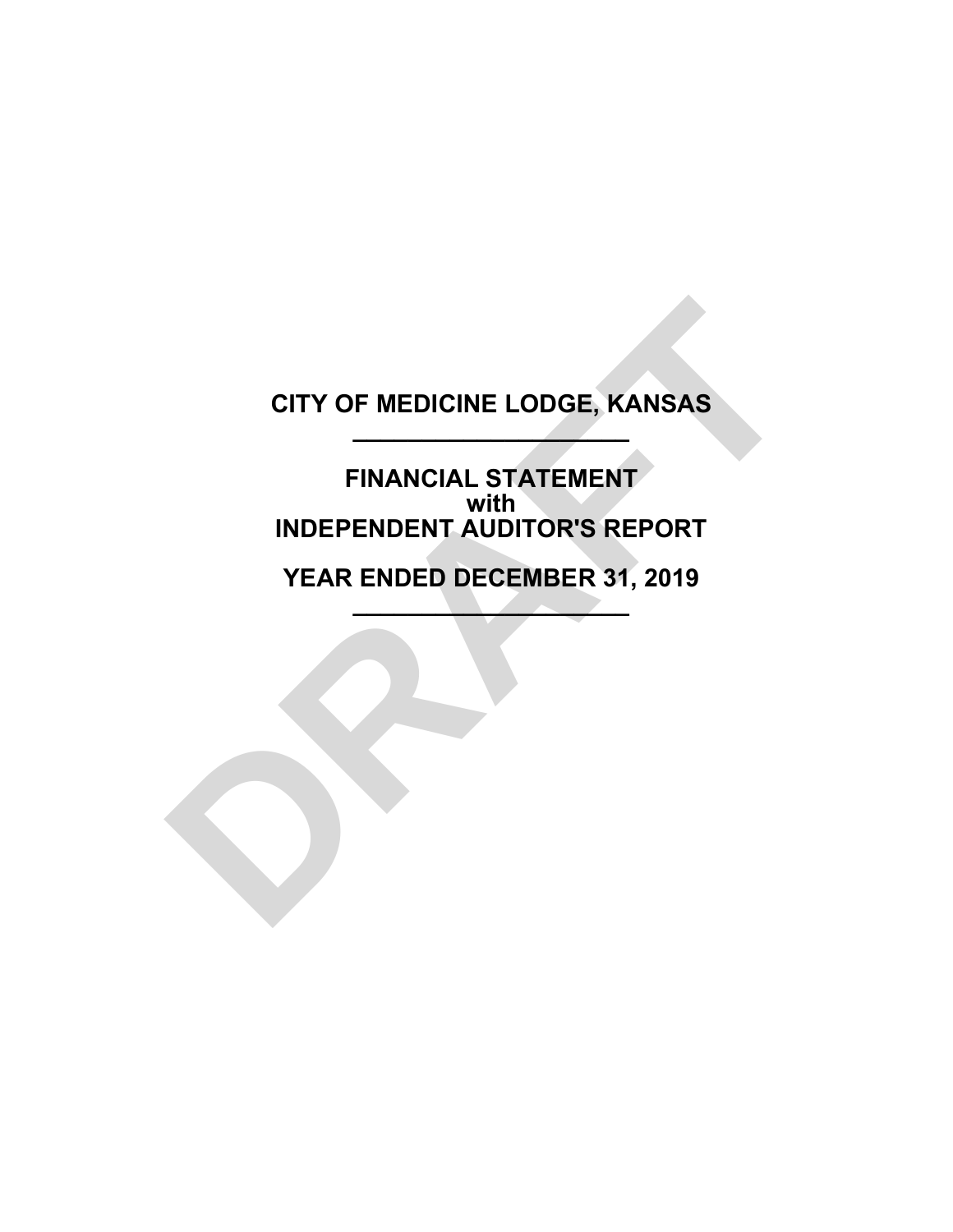# **TABLE OF CONTENTS**

| <b>FINANCIAL SECTION</b>                                                 |  |
|--------------------------------------------------------------------------|--|
| <b>Statement 1</b><br><b>Summary Statement of Receipts, Expenditures</b> |  |
|                                                                          |  |
| <b>REGULATORY-REQUIRED SUPPLEMENTARY INFORMATION</b>                     |  |
| Schedule 1<br>Summary of Expenditures - Actual and Budget<br>12<br>.     |  |
| Schedule 2<br><b>Schedule of Receipts and Expenditures</b>               |  |
| $2 - 1$                                                                  |  |
| <b>Special Purpose Funds</b>                                             |  |
| $2 - 2$<br>$2 - 3$<br>$2 - 4$<br>$2 - 5$<br>$2 - 6$<br>$2 - 7$           |  |
|                                                                          |  |
| <b>Bond and Interest Fund</b>                                            |  |
| $2 - 8$<br>23                                                            |  |
| <b>Capital Project Fund</b>                                              |  |
| $2 - 9$<br>. 24                                                          |  |
| <b>Business Funds</b>                                                    |  |
| $2 - 10$<br>$2 - 11$<br>$2 - 12$                                         |  |

Page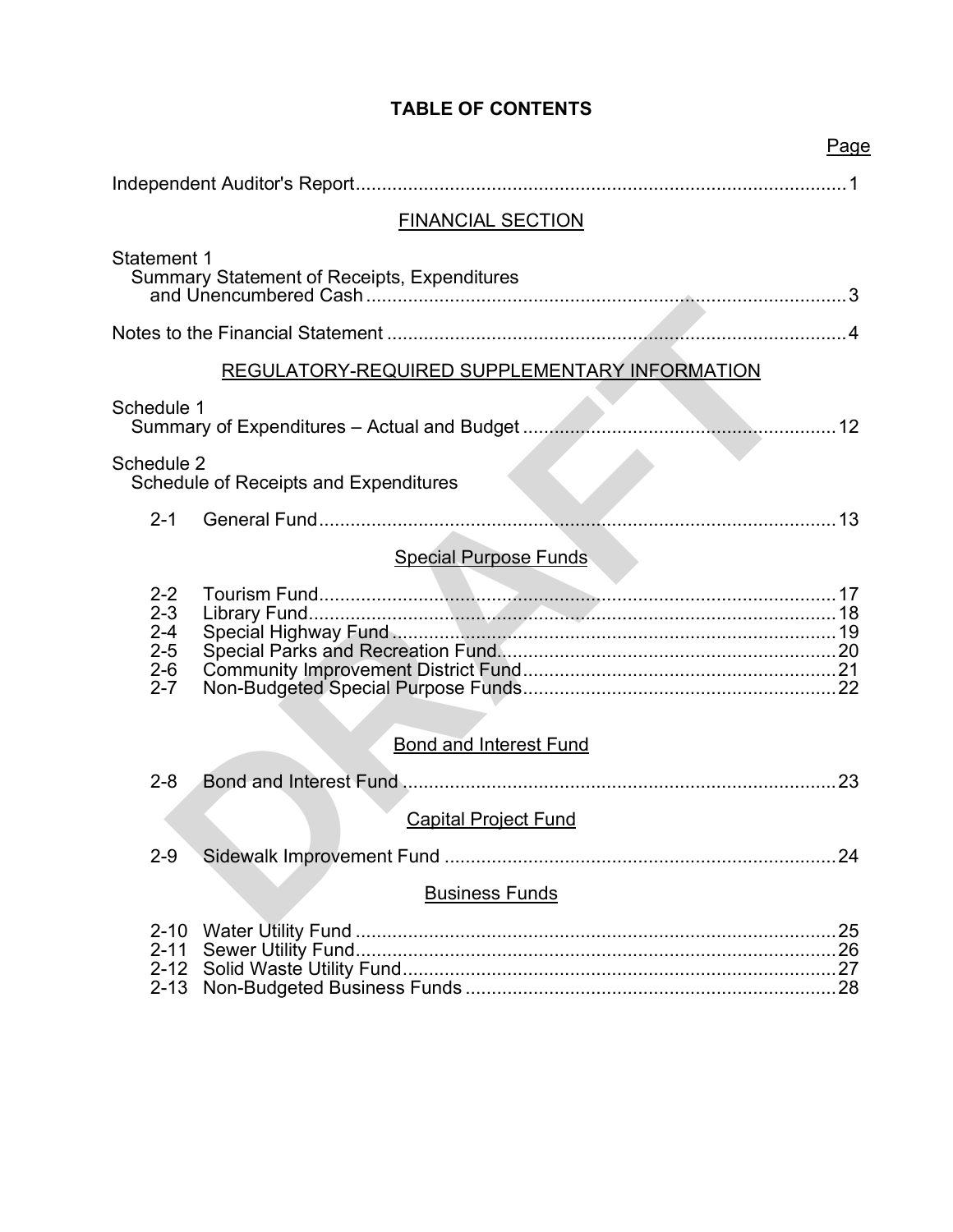*Kennedy McKee & Company LLP* Certified Public Accountants

1100 W. Frontview P. O. Box 1477 Dodge City, Kansas 67801 Tel. (620) 227-3135 Fax (620) 227-2308 www.kmc-cpa.com

JAMES W. KENNEDY, CPA ROBERT C. NEIDHART, CPA PATRICK M. FRIESS, CPA JOHN W. HENDRICKSON, CPA

#### **INDEPENDENT AUDITOR'S REPORT**

The Honorable Mayor and City Council Medicine Lodge, Kansas

We have audited the accompanying fund summary statement of regulatory basis receipts, expenditures, and unencumbered cash of the City of Medicine Lodge, Kansas, as of and for the year ended December 31, 2019, and the related notes to the financial statement.

#### **Management's Responsibility for the Financial Statement**

Management is responsible for the preparation and fair presentation of this financial statement in accordance with the *Kansas Municipal Audit and Accounting Guide* as described in Note A; this includes determining that the regulatory basis of accounting is an acceptable basis for the preparation of the financial statement in the circumstances. Management is also responsible for the design, implementation, and maintenance of internal control relevant to the preparation and fair presentation of the financial statement that is free from material misstatement, whether due to fraud or error.

#### **Auditor's Responsibility**

Our responsibility is to express an opinion on the financial statement based on our audit. We conducted our audit in accordance with auditing standards generally accepted in the United States of America and the *Kansas Municipal Audit and Accounting Guide.* Those standards require we plan and perform the audit to obtain reasonable assurance about whether the financial statement is free of material misstatement.

An audit involves performing procedures to obtain audit evidence about the amounts and disclosures in the financial statement. The procedures selected depend on auditor's judgment, including the assessment of the risks of material misstatement of the financial statement, whether due to fraud or error. In making those risk assessments, the auditor considers internal control relevant to the entity's preparation and fair presentation of the financial statement in order to design audit procedures that are appropriate in the circumstances, but not for the purpose of expressing an opinion on the effectiveness of the entity's internal control. Accordingly, we express no such opinion. An audit also includes evaluating the appropriateness of accounting policies used and the reasonableness of significant accounting estimates made by management, as well as evaluating the overall presentation of the financial statement. **INDEPENDENT AUDITOR'S REPORT**<br>
ne Lodge, Kansas<br>
ave audited the accompanying fund summary statement of regulatory basis<br>
diverse, and unencumbered cash of the City of Medicine Lodge, Kansas,<br>
and ded December 31, 2019, a

We believe that the audit evidence we have obtained is sufficient and appropriate to provide a basis for our audit opinion.

#### **Basis for Adverse Opinion on U.S. Generally Accepted Accounting Principles**

As described in Note A, the financial statement is prepared by the City of Medicine Lodge, Kansas on the basis of the financial reporting provisions of the *Kansas Municipal Audit and Accounting Guide*, which is a basis of accounting other than accounting principles generally accepted in the United States of America.

The effects on the financial statement of the variances between the regulatory basis of accounting described in Note A and accounting principles generally accepted in the United States of America, although not reasonably determinable, are presumed to be material.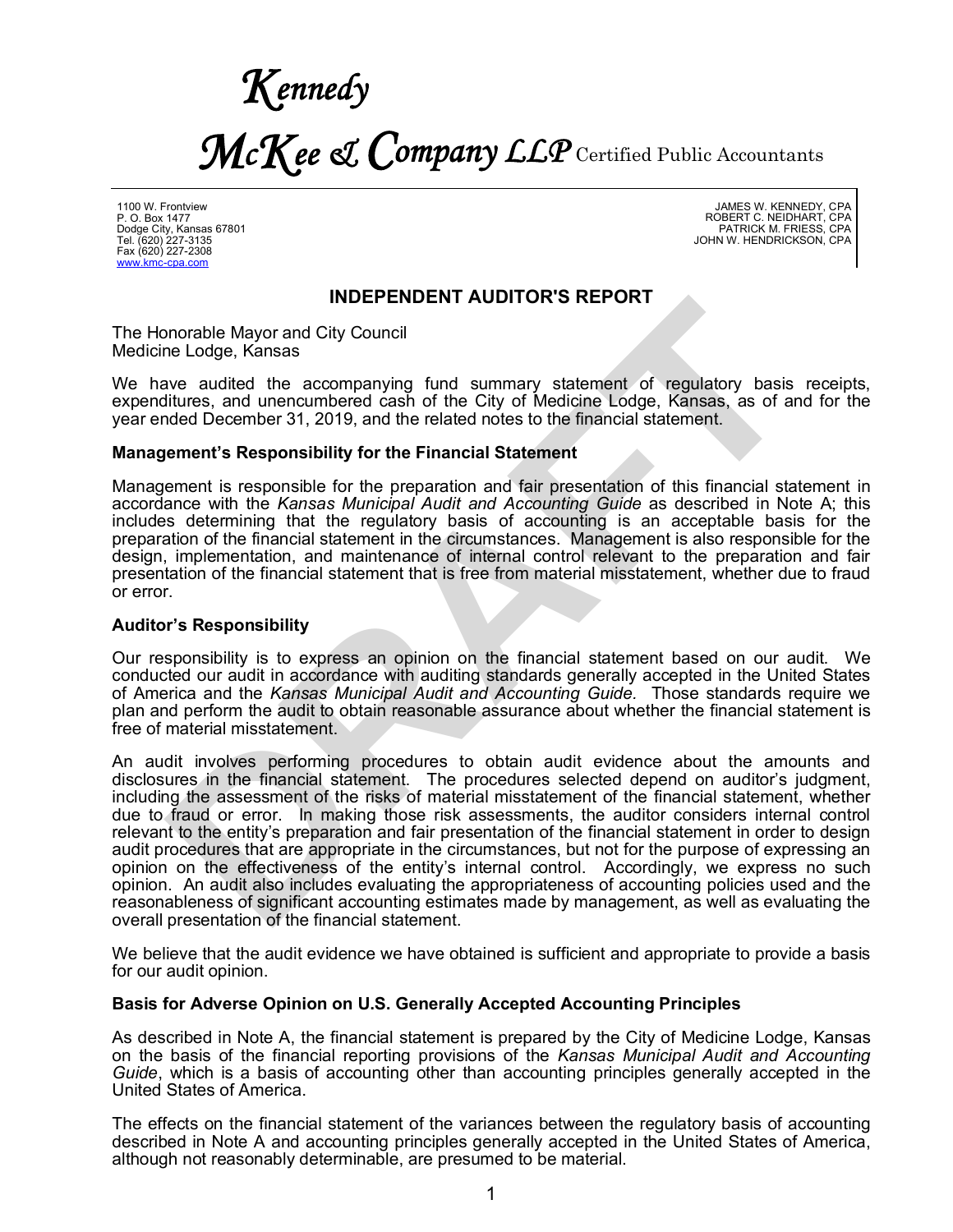#### **Adverse Opinion on U.S. Generally Accepted Accounting Principles**

In our opinion, because of the significance of the matter discussed in the "Basis for Adverse Opinion on U.S. Generally Accepted Accounting Principles" paragraph, the financial statement referred to above does not present fairly, in conformity with accounting principles generally accepted in the United States of America, the financial position of the City of Medicine Lodge, Kansas as of December 31, 2019, or changes in financial position and cash flows thereof for the year then ended.

#### **Unmodified Opinion on Regulatory Basis of Accounting**

In our opinion, the financial statement referred to above presents fairly, in all material respects, the aggregate cash and unencumbered cash balances of the City of Medicine Lodge, Kansas as of December 31, 2019, and the aggregate receipts and expenditures for the year then ended in accordance with the financial reporting provisions of the *Kansas Municipal Audit and Accounting Guide* described in Note A.

#### **Other Matters**

#### **Supplementary Information**

Our audit was conducted for the purpose of forming an opinion on the fund summary statement of regulatory basis receipts, expenditures, and unencumbered cash (basic financial statement) as a whole. The summary of regulatory basis expenditures - actual and budget and individual fund schedules of regulatory basis receipts and expenditures (Schedule 1 and 2 as listed in the table of contents) are presented for analysis and are not a required part of the basic financial statement, however are required to be presented under the provisions of the *Kansas Municipal Audit and Accounting Guide*. Such information is the responsibility of management and was derived from and relates directly to the underlying accounting and other records used to prepare the basic financial statement. The information has been subjected to the auditing procedures applied in the audit of the basic financial statement and certain additional procedures, including comparing and reconciling such information directly to the underlying accounting and other records used to prepare the basic financial statement or to the basic financial statement itself, and other additional procedures in accordance with auditing standards generally accepted in the United States of America. In our opinion, the information is fairly stated in all material respects in relation to the basic financial statement as a whole, on the basis of accounting described in Note A. and<br>easer the theminicial repoting provisions of the *Karisas wuniterpar Addit and*<br>described in Note A.<br>**Matters**<br>**Matters**<br>**Example 2. DRAFT CONDITIES** approximation of the function of the function of the summary of re

We also previously audited, in accordance with auditing standards generally accepted in the United States of America, the basic financial statement of the City of Medicine Lodge, Kansas as of and for the year ended December 31, 2018 (not presented herein), and have issued our report thereon dated November 14, 2019, which contained an unmodified opinion on the basic financial statement. The 2018 basic financial statement and our accompanying report are not presented herein, but are available in electronic form from the website of the Kansas Department of Administration at the following link: https://admin.ks.gov/offices/oar/municipal-services/municipal-audits. The 2018 https://admin.ks.gov/offices/oar/municipal-services/municipal-audits. The 2018 column (2018 comparative information) presented in the individual fund schedules of regulatory basis receipts and expenditures for year ended December 31, 2019 (Schedule 2 as listed in the table of contents) is presented for additional analysis and is not a required part of the basic financial statement. Such 2018 comparative information is the responsibility of management and was derived from and relates directly to the underlying accounting and other records used to prepare the 2018 basic financial statement. The 2018 comparative information was subjected to the auditing procedures applied in the audit of the 2018 basic financial statement and certain additional procedures, including comparing and reconciling such information directly to the underlying accounting and other records used to prepare the 2018 basic financial statement or to the 2018 basic financial statement itself, and other additional procedures in accordance with auditing standards generally accepted in the United States of America. In our opinion, the 2018 comparative information is fairly stated in all material respects in relation to the basic financial statement as a whole for the year ended December 31, 2018, on the basis of accounting described in Note A.

*Kennedy McKee & Company LLP*

October 29, 2020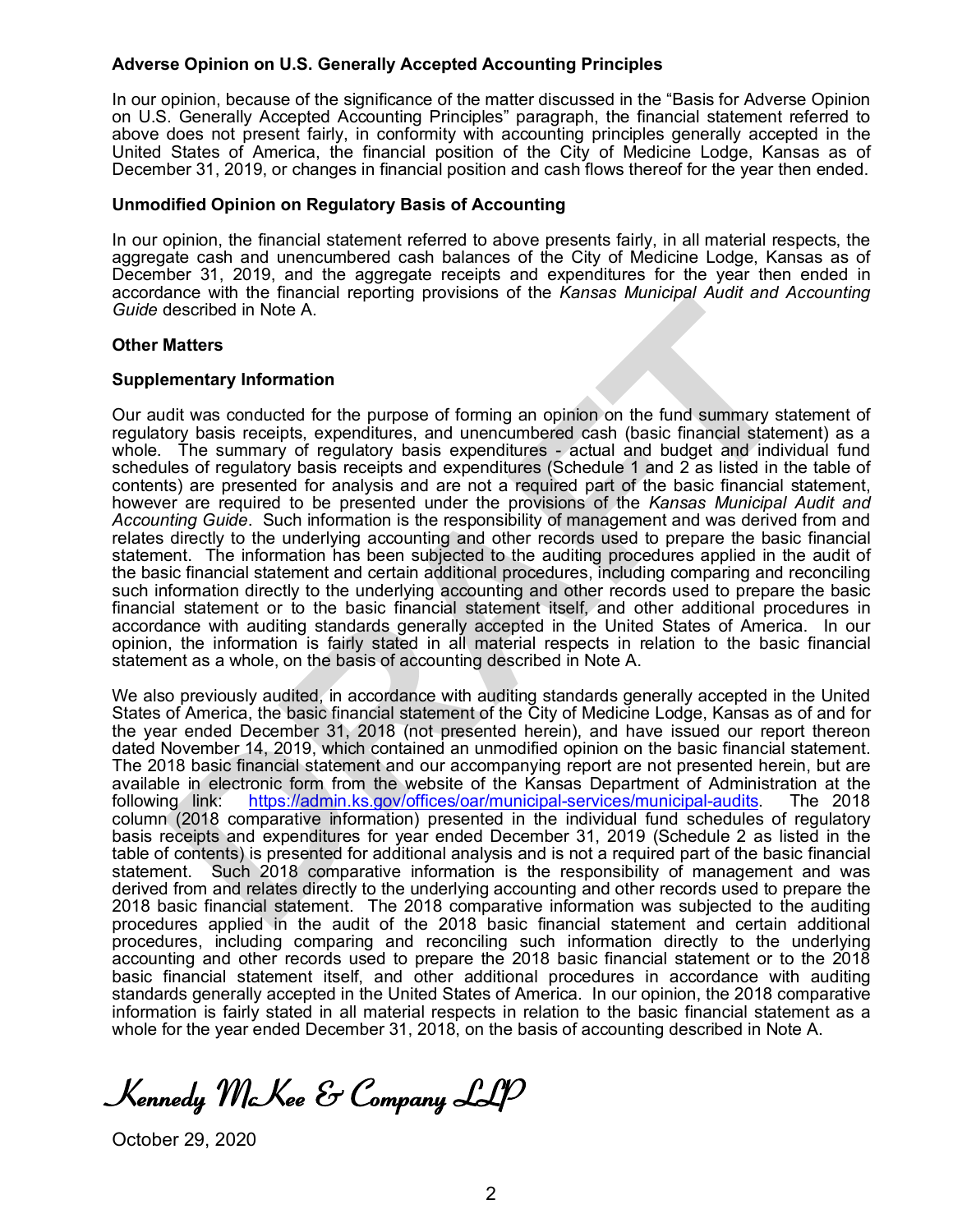## SUMMARY STATEMENT OF RECEIPTS, EXPENDITURES AND UNENCUMBERED CASH REGULATORY BASIS

For the Year Ended December 31, 2019

|                                                 | Beginning<br>unencumbered | Prior year<br>canceled |  |  |
|-------------------------------------------------|---------------------------|------------------------|--|--|
| Fund                                            | cash balance              | encumbrances           |  |  |
| General fund:                                   |                           |                        |  |  |
| General                                         | \$<br>192,225             | \$                     |  |  |
| Special purpose funds:                          |                           |                        |  |  |
| Tourism                                         | 19,754                    |                        |  |  |
| Library                                         | 360                       |                        |  |  |
| Special highway                                 | 245,479                   |                        |  |  |
| Special parks and recreation                    | 13,108                    |                        |  |  |
| Community improvement district                  | 312,523                   |                        |  |  |
| Municipal equipment reserve                     | 831,525                   |                        |  |  |
| Capital improvements reserve                    | 782,432                   |                        |  |  |
| <b>Public Building Commission</b>               | 2,594                     |                        |  |  |
| Total special purpose funds                     | 2,207,775                 |                        |  |  |
| Bond and interest fund:                         |                           |                        |  |  |
| Bond and interest                               | 18,034                    |                        |  |  |
| Capital project fund:                           |                           |                        |  |  |
| Sidewalk improvement                            | 11,151                    |                        |  |  |
| Business funds:                                 |                           |                        |  |  |
| Water utility                                   | 1,130,900                 |                        |  |  |
| Sewer utility                                   | 113,149                   |                        |  |  |
| Solid waste utility                             | 62                        |                        |  |  |
| Waterworks depreciation and maintenance reserve | 821,407                   |                        |  |  |
| Sewer plant O-M-R                               | 89,476                    |                        |  |  |
| <b>Total business funds</b>                     | 2,154,994                 |                        |  |  |
| Total                                           | 4,584,179<br>\$           | S                      |  |  |
| Composition of cash balance:                    |                           |                        |  |  |

Composition of cash balance: Demand deposits Certificates of deposit

Total cash

The notes to the financial statement are an integral part of this statement.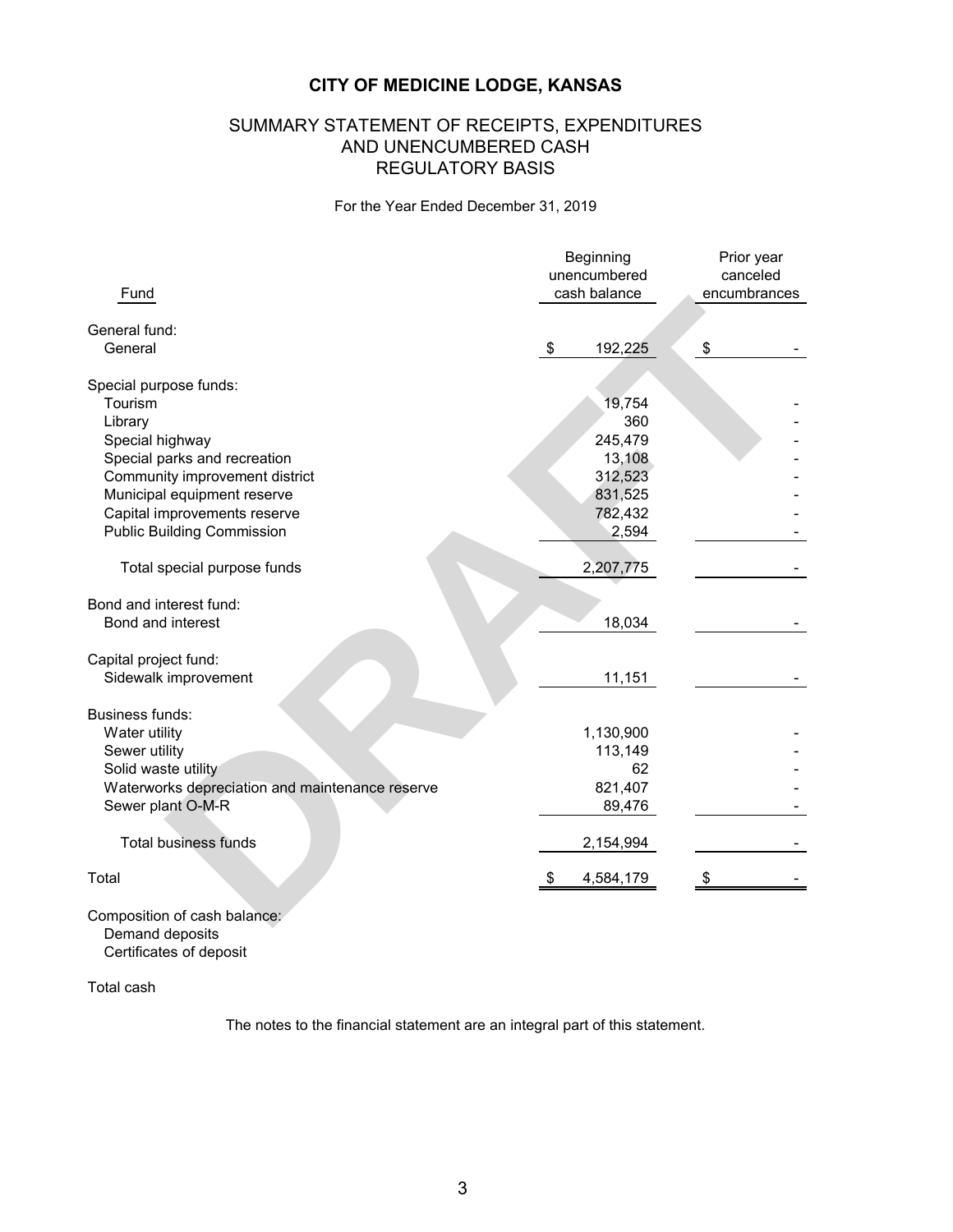|                   |                 | Ending          | Add<br>encumbrances |                |  |  |  |  |
|-------------------|-----------------|-----------------|---------------------|----------------|--|--|--|--|
|                   |                 | unencumbered    | and accounts        | Ending         |  |  |  |  |
| Receipts          | Expenditures    | cash balance    | payable             | cash balance   |  |  |  |  |
|                   |                 |                 |                     |                |  |  |  |  |
| 1,664,580<br>\$   | \$<br>1,633,097 | \$<br>223,708   | 78,601<br>\$        | \$<br>302,309  |  |  |  |  |
|                   |                 |                 |                     |                |  |  |  |  |
| 16,203            | 15,500          | 20,457          |                     | 20,457         |  |  |  |  |
|                   | 115,299         |                 |                     |                |  |  |  |  |
| 114,939<br>51,409 | 127,241         | 169,647         | 65,011              | 234,658        |  |  |  |  |
| 9,510             |                 | 22,618          |                     | 22,618         |  |  |  |  |
| 230,678           | 191,322         | 351,879         |                     | 351,879        |  |  |  |  |
| 28,000            | 97,910          | 761,615         | 36,444              | 798,059        |  |  |  |  |
| 197,370           | 18,066          |                 |                     | 970,936        |  |  |  |  |
| 112,415           | 112,449         | 2,560           | 961,736<br>9,200    |                |  |  |  |  |
|                   |                 |                 |                     | 2,560          |  |  |  |  |
| 760,524           | 677,787         | 2,290,512       | 110,655             | 2,401,167      |  |  |  |  |
|                   |                 |                 |                     |                |  |  |  |  |
|                   |                 | 18,034          |                     | 18,034         |  |  |  |  |
|                   |                 |                 |                     |                |  |  |  |  |
|                   |                 | 11,151          |                     | 11,151         |  |  |  |  |
|                   |                 |                 |                     |                |  |  |  |  |
|                   |                 |                 |                     |                |  |  |  |  |
| 1,054,393         | 1,015,915       | 1,169,378       | 16,857              | 1,186,235      |  |  |  |  |
| 472,082           | 480,870         | 104,361         | 14,731              | 119,092        |  |  |  |  |
| 345,290           | 344,420         | 932             | 27,664              | 28,596         |  |  |  |  |
| 85,000            | 97,676          | 808,731         | 24,500              | 833,231        |  |  |  |  |
|                   | 40,000          | 49,476          |                     | 49,476         |  |  |  |  |
| 1,956,765         | 1,978,881       | 2,132,878       | 83,752              | 2,216,630      |  |  |  |  |
| 4,381,869         | \$<br>4,289,765 | 4,676,283<br>\$ | 273,008<br>S        | 4,949,291<br>S |  |  |  |  |
|                   |                 |                 |                     |                |  |  |  |  |
|                   |                 |                 |                     |                |  |  |  |  |

\$ 3,704,291 1,245,000

\$ 4,949,291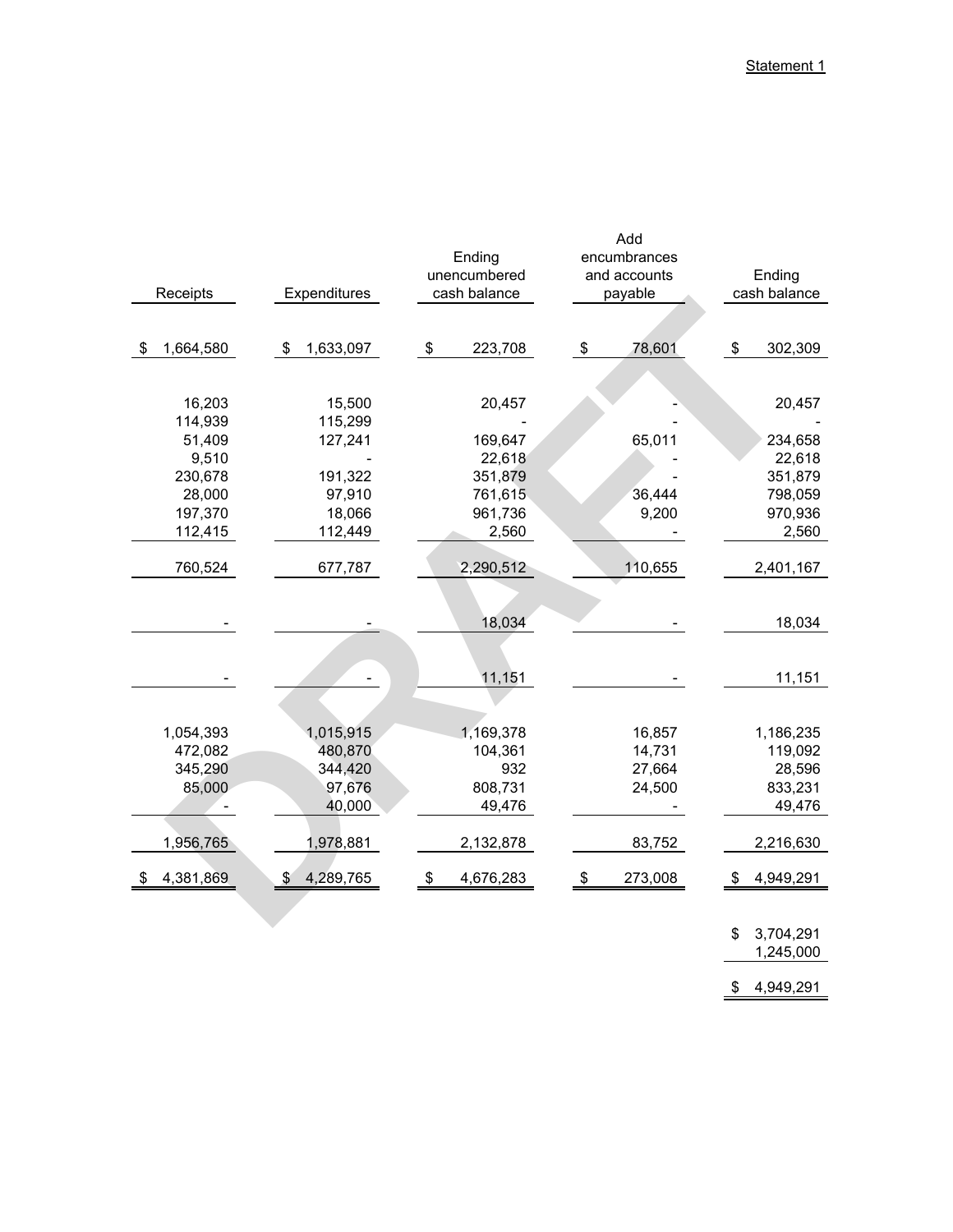#### NOTES TO THE FINANCIAL STATEMENT

December 31, 2019

## A. SUMMARY OF SIGNIFICANT ACCOUNTING POLICIES

This summary of significant accounting policies applied in the preparation of the accompanying financial statement is presented to assist in understanding the City's financial statement. The financial statement, schedules, and notes are representations of the City's management, which is responsible for their integrity and objectivity.

#### 1. Municipal Financial Reporting Entity

The City of Medicine Lodge is a municipal corporation governed by an elected mayor and five-member council. This regulatory financial statement presents the City of Medicine Lodge (the municipality) and the Public Building Commission (part of the municipality). The Lincoln Library, a related municipal entity, has not been included in the City's reporting entity.

**Public Building Commission.** The Commission was authorized by City Ordinance No. 818, pursuant to K.S.A 12-1757 et. seq., and all amendments thereto, and as amended, supplemented, and limited by the City of Medicine Lodge, Kansas Charter Ordinance No. 17 establishing the composition thereof and purposes for which established. For financial reporting, the financial activities of the Public Building Commission are accounted for within a non-budgeted special purpose fund.

**Lincoln Library.** The members of the governing board of the Library are approved by the City Council. The Library is fiscally dependent on the City because the City provides substantial financial support in the form of appropriations. In addition, the Library is prohibited from issuing bonded debt without the approval of the City Council.

2. Basis of Presentation – Fund Accounting

 The accounts of the City are organized and operated on the basis of funds. In governmental accounting, a fund is defined as an independent fiscal and accounting entity with a self-balancing set of accounts. Fund accounting segregates funds according to their intended purpose and is used to aid management in demonstrating compliance with finance related legal and contractual provisions. The minimum number of funds is maintained consistent with legal and managerial requirements. The City's management, which is responsible for their integrity and objectivity<br>
The City of Medicine Lodge is a municipal corporation governed by a<br>
mayor and five-member conncil. This regulatory finnerial that enter<br>
the

 The following types of funds comprise the financial activities of the City for the year ended December 31, 2019:

#### REGULATORY BASIS FUND TYPES

General fund – the chief operating fund. Used to account for all resources except those required to be accounted for in another fund.

Special purpose fund – used to account for the proceeds of specific tax levies and other specific regulatory receipt sources (other than capital project and tax levies for long-term debt) that are intended for specified purposes.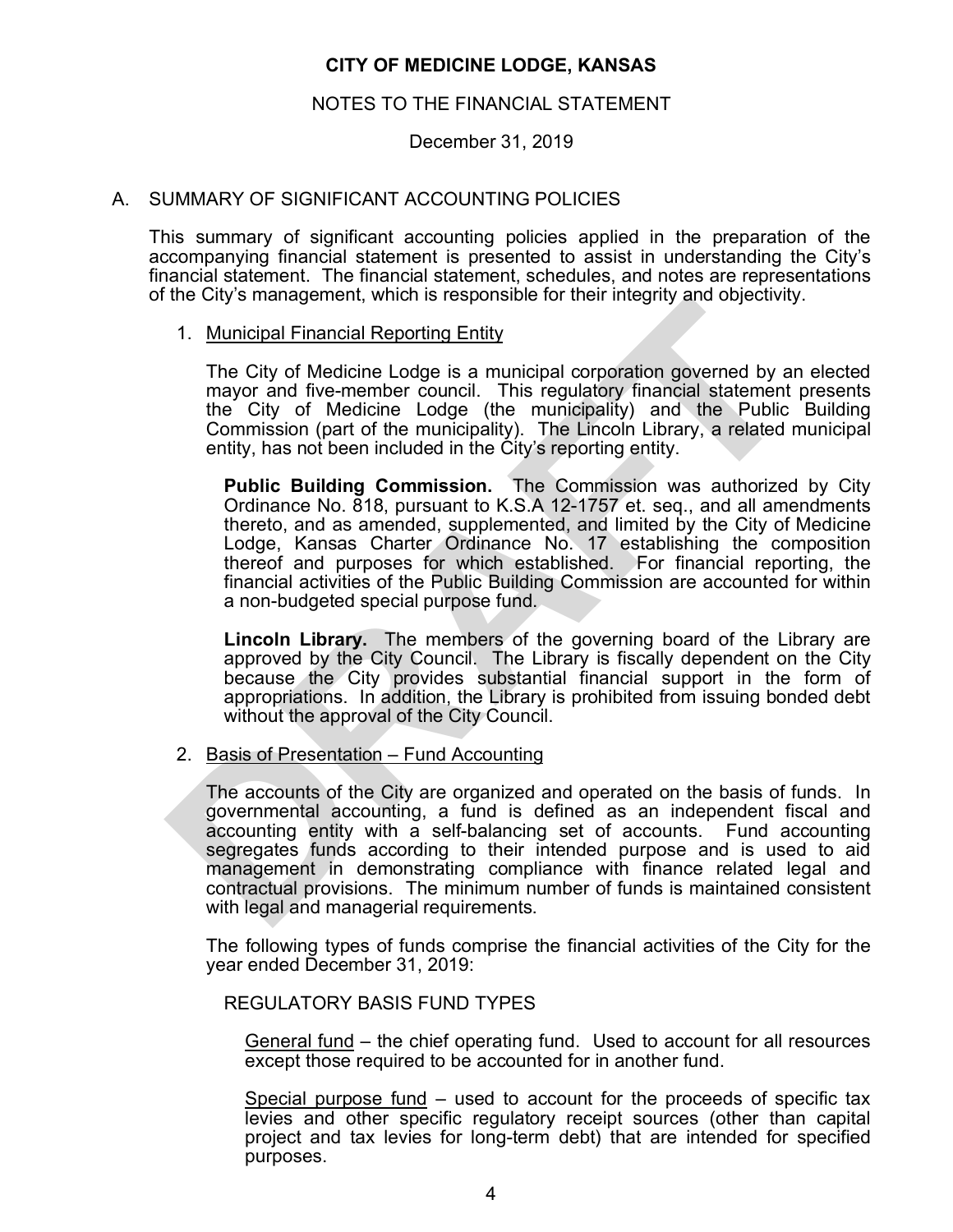## A. SUMMARY OF SIGNIFICANT ACCOUNTING POLICIES (CONTINUED)

2. Basis of Presentation – Fund Accounting (Continued)

REGULATORY BASIS FUND TYPES (CONTINUED)

Bond and interest fund – used to account for the accumulation of resources (including tax levies and transfers from other funds) and payment of general long-term debt.

Capital project fund – used to account for the debt proceeds and other financial resources to be used for acquisition or construction of major capital facilities or equipment.

Business fund – funds financed in whole or in part by fees charged to users of the goods or services (i.e. enterprise and internal services fund, etc.).

 3. Regulatory Basis of Accounting and Departure from Accounting Principles Generally Accepted in the United States of America

The *Kansas Municipal Audit and Accounting Guide* (KMAAG) regulatory basis of accounting involves the recognition of cash, cash equivalents, marketable investments, and certain accounts payable and encumbrance obligations to arrive at a net unencumbered cash and investments balance on a regulatory basis for each fund, and the reporting of changes in unencumbered cash and investments of a fund resulting from the difference in regulatory basis receipts and regulatory basis expenditures for the fiscal year. All recognized assets and liabilities are measured and reported at cost unless they have been permanently impaired and have no future cash value or represent no future obligation against cash. The KMAAG regulatory basis does not recognize capital assets, longterm debt, accrued receivables and payables, or any other assets, liabilities or deferred inflows or outflows, other than those mentioned above. capital facilities or equipment.<br>
<u>Business fund</u> – funds financed in whole or in part by fees charged<br>
Simes finances in the goods or services (i.e. enterprise and internal services fund,<br>
3. Requiatery Basis of Accountin

 The City has approved a resolution that is in compliance with K.S.A. 75- 1120a(c), waiving the requirement for application of generally accepted accounting principles and allowing the City to use the regulatory basis of accounting.

4. Budgetary Information

Kansas statutes require that an annual operating budget be legally adopted for the general fund, special purpose funds (unless specifically exempted by statute), bond and interest funds, and business funds. Although directory rather than mandatory, the statutes provide for the following sequence and timetable in the adoption of the legal annual operating budget:

- a. Preparation of the budget for the succeeding calendar year on or before August 1st.
- b. Publication in local newspaper on or before August 5th of the proposed budget and notice of public hearing on the budget.
- c. Public hearing on or before August 15th, but at least ten days after publication of notice of hearing.
- d. Adoption of the final budget on or before August 25th.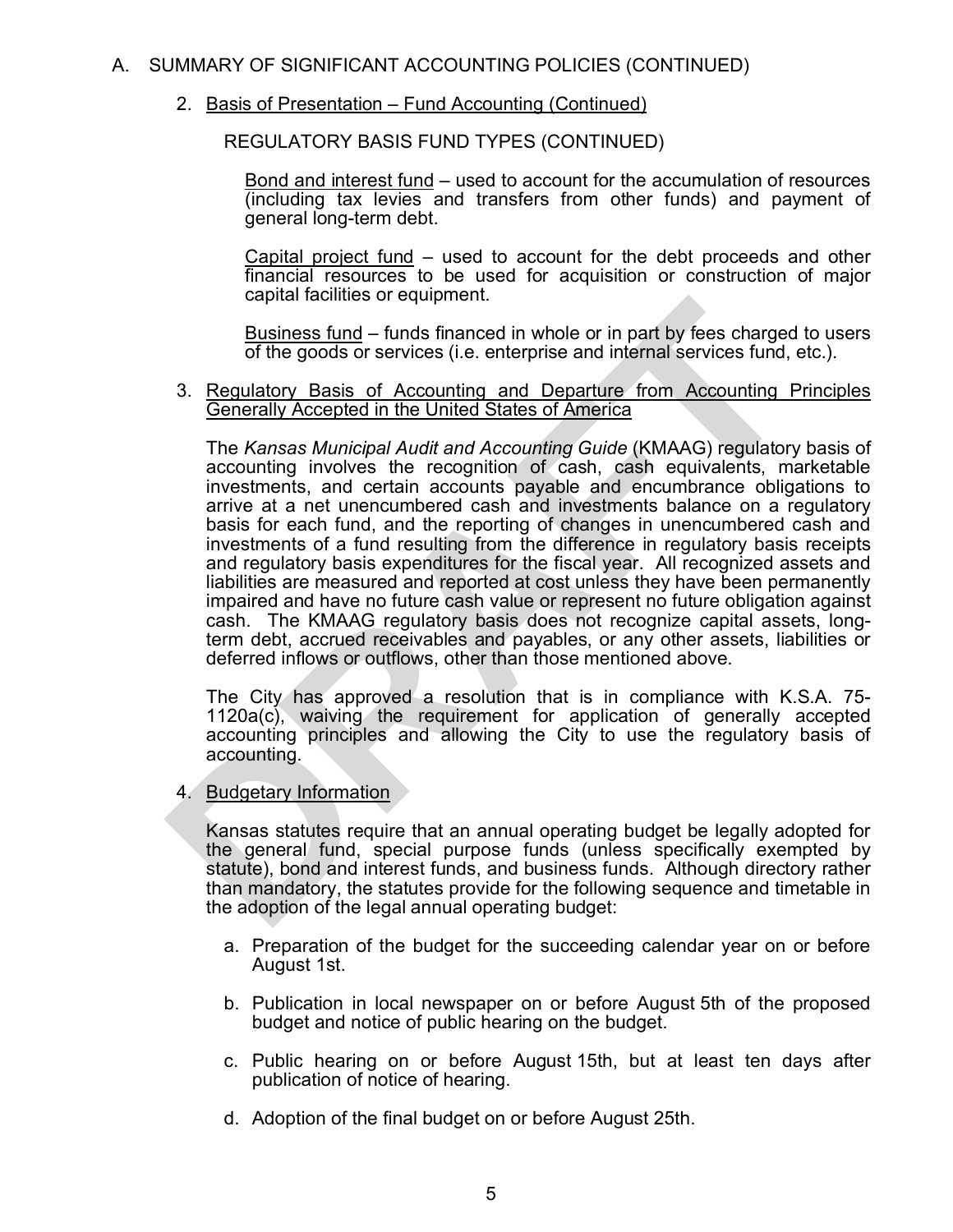## A. SUMMARY OF SIGNIFICANT ACCOUNTING POLICIES (CONTINUED)

## 4. Budgetary Information (Continued)

The statutes allow for the governing body to increase the originally adopted budget for previously unbudgeted increases in regulatory receipts other than ad valorem property taxes. To do this, a notice of public hearing to amend the budget must be published in the local newspaper. At least ten days after publication the hearing may be held, and the governing body may amend the budget at that time. There were no such budget amendments for this year.

The statutes permit transferring budgeted amounts between line items within an individual fund. However, such statutes prohibit expenditures in excess of the total amount of the adopted budget of expenditures of individual funds. Budget comparison schedules are presented for each fund showing actual receipts and expenditures compared to legally budgeted receipts and expenditures.

All legal annual operating budgets are prepared using the regulatory basis of accounting, in which receipts are recognized when cash is received and expenditures include disbursements, accounts payable, and encumbrances, with disbursements being adjusted for prior year's accounts payable and encumbrances. Encumbrances are commitments by the municipality for future payments and are supported by a document evidencing the commitment, such as a purchase order or contract. Any unused budgeted expenditure authority lapses at year end. Individual time. However, such statellar beyonal texponitives in excess<br>total amount of the adopted budget of expenditures of individual funds<br>comparison schedules are presented for each fund showing actual rece<br>expenditur

A legal operating budget is not required for the utility reserve funds, capital project funds, or the Municipal Equipment Reserve, Capital Improvements Reserve, and Public Building Commission special purpose funds.

Spending in funds which are not subject to the legal annual operating budget requirement is controlled by federal regulations, other statutes, or by the use of internal spending limits established by the governing body.

## B. DEPOSITS AND INVESTMENTS

K.S.A. 9-1401 establishes the depositories which may be used by the City. The statute requires banks eligible to hold the City's funds have a main or branch bank in the county in which the City is located, or in an adjoining county if such institution has been designated as an official depository, and the banks provide an acceptable rate of return on funds. In addition, K.S.A. 9-1402 requires the banks to pledge securities for deposits in excess of FDIC coverage. The City has no other policies that would further limit interest rate risk.

K.S.A. 12-1675 limits the City's investment of idle funds to time deposits, open accounts, and certificates of deposit with allowable financial institutions; U.S. government securities; temporary notes; no-fund warrants; repurchase agreements; and the Kansas Municipal Investment Pool. The City has no investment policy that would further limit its investment choices.

*Custodial credit risk - deposits*. Custodial credit risk is the risk that, in the event of a bank failure, the City's deposits may not be returned to it. State statutes require the City's deposits in financial institutions to be entirely covered by federal depository insurance or by collateral held under a joint custody receipt issued by a bank within the State of Kansas, the Federal Reserve Bank of Kansas City, or the Federal Home Loan Bank of Topeka. All deposits were legally secured at December 31, 2019.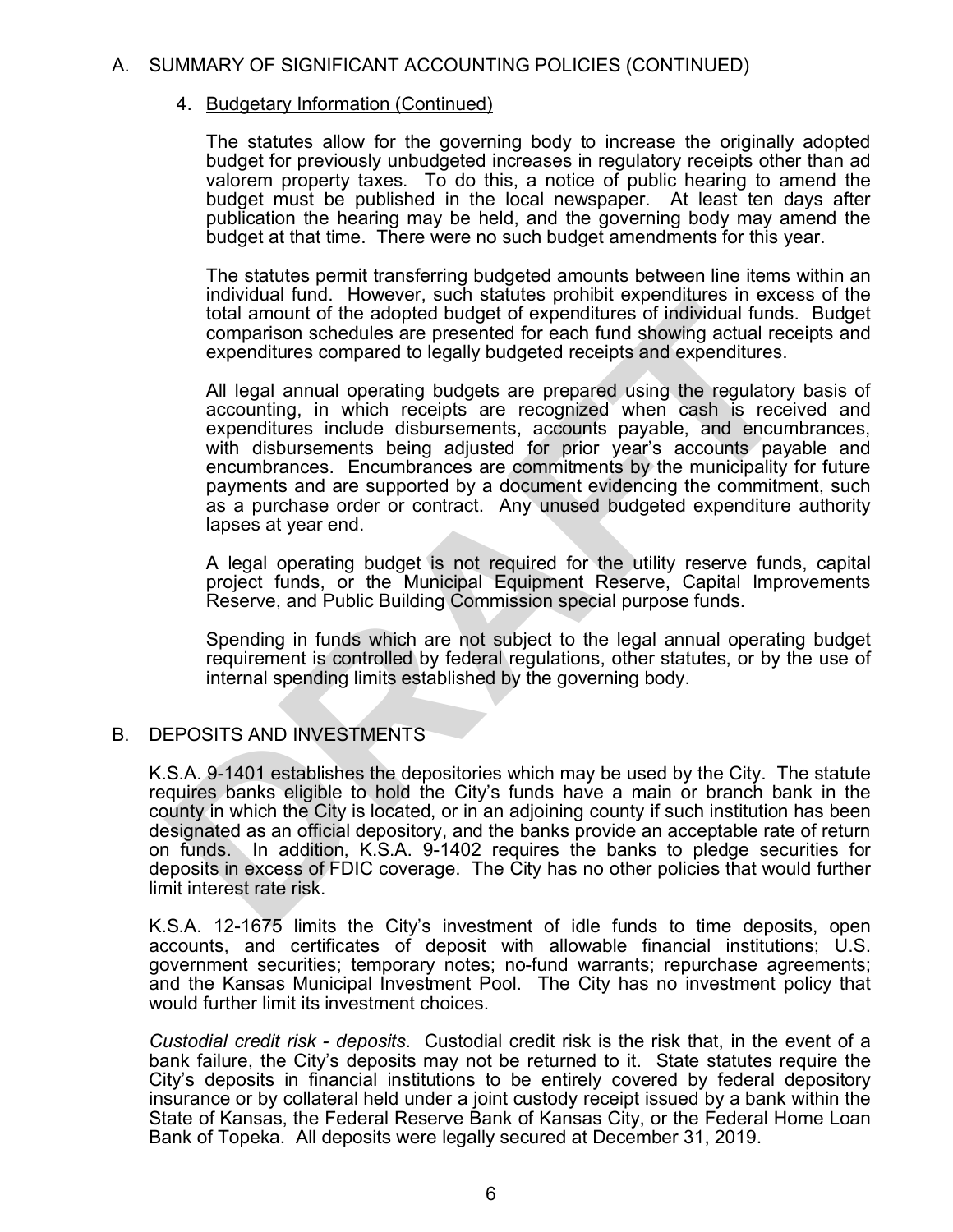## B. DEPOSITS AND INVESTMENTS (CONTINUED)

At December 31, 2019, the City's carrying amount of deposits was \$4,949,291 and the bank balance was \$4,969,774. Of the bank balance, \$252,560 was covered by federal depository insurance, \$1,400,000 was collateralized with an irrevocable letter of credit from the Federal Home Loan Bank of Topeka, and \$3,317,214 was collateralized with securities held by the pledging financial institutions' agents in the City's name.

#### C. LONG-TERM DEBT

Changes in long-term liabilities for the City for the year ended December 31, 2019, were as follows:

| were as follows:                                                                                                                                                                        |                                        |           |                         |                                  |                  |
|-----------------------------------------------------------------------------------------------------------------------------------------------------------------------------------------|----------------------------------------|-----------|-------------------------|----------------------------------|------------------|
| <b>Issue</b>                                                                                                                                                                            | <b>Balance</b><br>beginning<br>of year | Additions | Reductions/<br>payments | <b>Balance</b><br>end<br>of year | Interest<br>paid |
| General obligation bonds:<br>Refunding and improvement<br>Issued April 1, 2013<br>In the amount of $$1,130,000$<br>At interest rates of 0.80% to 2.70%<br>Maturing September 1, 2024    | \$<br>415,000                          | \$        | 90,000<br>\$            | 325,000<br>\$                    | \$<br>8,605      |
| CID sales tax<br>Issued May 23, 2017<br>In the amount of \$1,930,000<br>At interest rate of 3.00%<br>Maturing September 1, 2030                                                         | 1,850,000                              |           | 135,000                 | 1,715,000                        | 55,500           |
| Water system improvements<br>Issued September 26, 2017<br>In the amount of \$3,732,000<br>At interest rate of 2.625%<br>Maturing September 26, 2057                                     | 3,678,150                              |           | 55,264                  | 3,622,886                        | 96,551           |
| Subtotal general obligation bonds 5,943,150                                                                                                                                             |                                        |           | 280,264                 | 5,662,886                        | 160,656          |
| Revenue bonds:<br>Swimming pool improvements refunding<br>Issued October 15, 2015<br>In the amount of $$1,035,000$<br>At interest rates of 1.50% to 2.50%<br>Maturing September 1, 2026 | 835,000                                |           | 95,000                  | 740,000                          | 17,413           |
| Revolving loans:<br>Sewer plant<br>Issued March 1, 2003<br>In the amount of \$2,946,766<br>At interest rate of 2.94%<br>Maturing September 1, 2024                                      | 1,050,447                              |           | 162,553                 | 887,894                          | 29,697           |
| Water meter upgrades<br>Issued December 6, 2012<br>In the amount of \$480,596<br>At interest rate of 2.43%<br>Maturing August 1, 2022                                                   | 124,313                                |           | 29,962                  | 94,351                           | 2,840            |
| Subtotal revolving loans                                                                                                                                                                | 1,174,760                              |           | 192,515                 | 982,245                          | 32,537           |
| Total long-term debt                                                                                                                                                                    | \$7,952,910                            | \$        | 567,779<br>\$           | \$7,385,131                      | \$210,606        |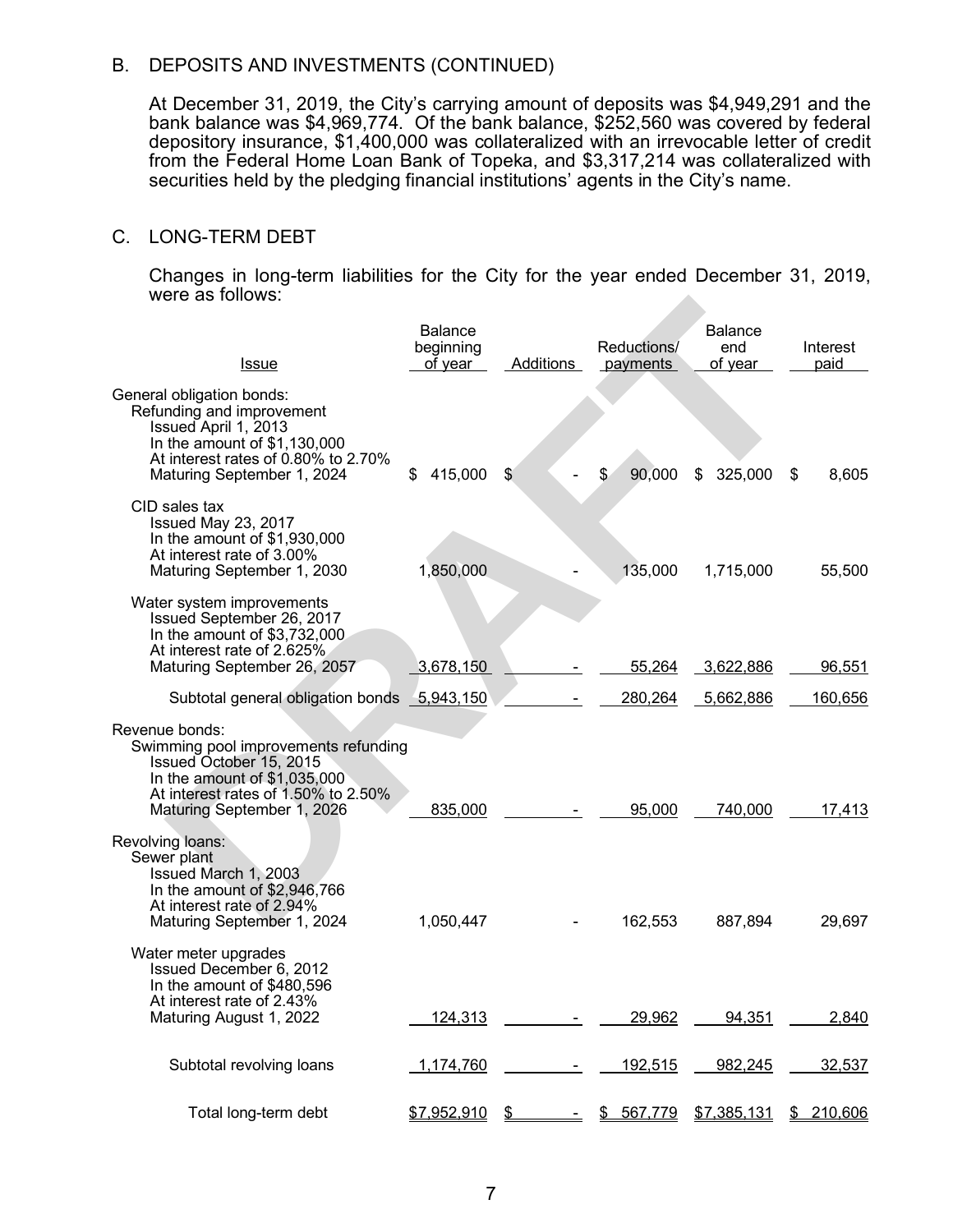# C. LONG-TERM DEBT (CONTINUED)

Current maturities of general obligation bonds and interest for the next five years and in five-year increments through maturity are as follows:

|                                                                                                                                 | Principal<br>due                                                                                                                         |    | Interest<br>due                                                                                                                 |    | Total<br>due                                                                                                                       |
|---------------------------------------------------------------------------------------------------------------------------------|------------------------------------------------------------------------------------------------------------------------------------------|----|---------------------------------------------------------------------------------------------------------------------------------|----|------------------------------------------------------------------------------------------------------------------------------------|
| 2020<br>2021<br>2022<br>2023<br>2024<br>2025-2029<br>2030-2034<br>2035-2039<br>2040-2044<br>2045-2049<br>2050-2054<br>2055-2057 | \$<br>286,715<br>298,203<br>289,731<br>261,299<br>237,908<br>1,210,196<br>482,253<br>440,820<br>501,796<br>571,206<br>650,217<br>432,542 | \$ | 153,626<br>146,227<br>138,354<br>130,446<br>123,062<br>513,081<br>374,674<br>318,258<br>257,282<br>187,871<br>108,860<br>22,905 | \$ | 440,341<br>444,430<br>428,085<br>391,745<br>360,970<br>1,723,277<br>856,927<br>759,078<br>759,078<br>759,077<br>759,077<br>455,447 |
| Total                                                                                                                           | \$<br>5,662,886                                                                                                                          |    | 2,474,646                                                                                                                       |    | 8,137,532                                                                                                                          |

| 2024<br>2025-2029<br>2030-2034<br>2035-2039<br>2040-2044<br>2045-2049<br>2050-2054<br>2055-2057                 | 237,908<br>1,210,196<br>482,253<br>440,820<br>501,796<br>571,206<br>650,217<br><u>432,542</u> | 123,062<br>513,081<br>374,674<br>318,258<br>257,282<br>187,871<br>108,860<br>22,905 | 360,970<br>1,723,277<br>856,927<br>759,078<br>759,078<br>759,077<br>759,077<br>455,447 |
|-----------------------------------------------------------------------------------------------------------------|-----------------------------------------------------------------------------------------------|-------------------------------------------------------------------------------------|----------------------------------------------------------------------------------------|
| Total                                                                                                           | 5,662,886<br>\$                                                                               | 2,474,646<br>$\mathbb{S}$                                                           | \$<br>8,137,532                                                                        |
| urrent maturities of revenue bonds and interest for the next five years and through<br>naturity are as follows: |                                                                                               |                                                                                     |                                                                                        |
|                                                                                                                 | Principal<br>due                                                                              | Interest<br><u>due</u>                                                              | Total<br>due                                                                           |
| 2020<br>2021<br>2022<br>2023<br>2024<br>2025-2026                                                               | \$<br>95,000<br>100,000<br>105,000<br>105,000<br>110,000<br>225,000                           | $\mathfrak{L}$<br>15,987<br>14,562<br>12,563<br>10,463<br>8,100<br>8,375            | \$<br>110,987<br>114,562<br>117,563<br>115,463<br>118,100<br>233,375                   |
| Total                                                                                                           | \$<br>740,000                                                                                 | \$<br>70,050                                                                        | \$<br>810,050                                                                          |
| urrent maturities of revolving loans and interest through maturity are as follows:                              |                                                                                               |                                                                                     |                                                                                        |
|                                                                                                                 | Principal<br>due                                                                              | Interest<br>due                                                                     | Total<br>due                                                                           |
| 2020<br>2021<br>ממ∩מ                                                                                            | \$<br>198,061<br>203,769<br>200 R11                                                           | \$<br>26,991<br>21,283<br>15111                                                     | \$<br>225,052<br>225,052<br>つつに ハにつ                                                    |

|                                      | Principal<br>due                                          |    | Interest<br>due                              | Total<br>due                                              |
|--------------------------------------|-----------------------------------------------------------|----|----------------------------------------------|-----------------------------------------------------------|
| 2020<br>2021<br>2022<br>2023<br>2024 | \$<br>198,061<br>203,769<br>209,641<br>182,682<br>188,092 | \$ | 26,991<br>21,283<br>15,411<br>9,568<br>4,158 | \$<br>225,052<br>225,052<br>225,052<br>192,250<br>192,250 |
| Total                                | 982,245                                                   |    | 77.411                                       | <u>1,059,656</u>                                          |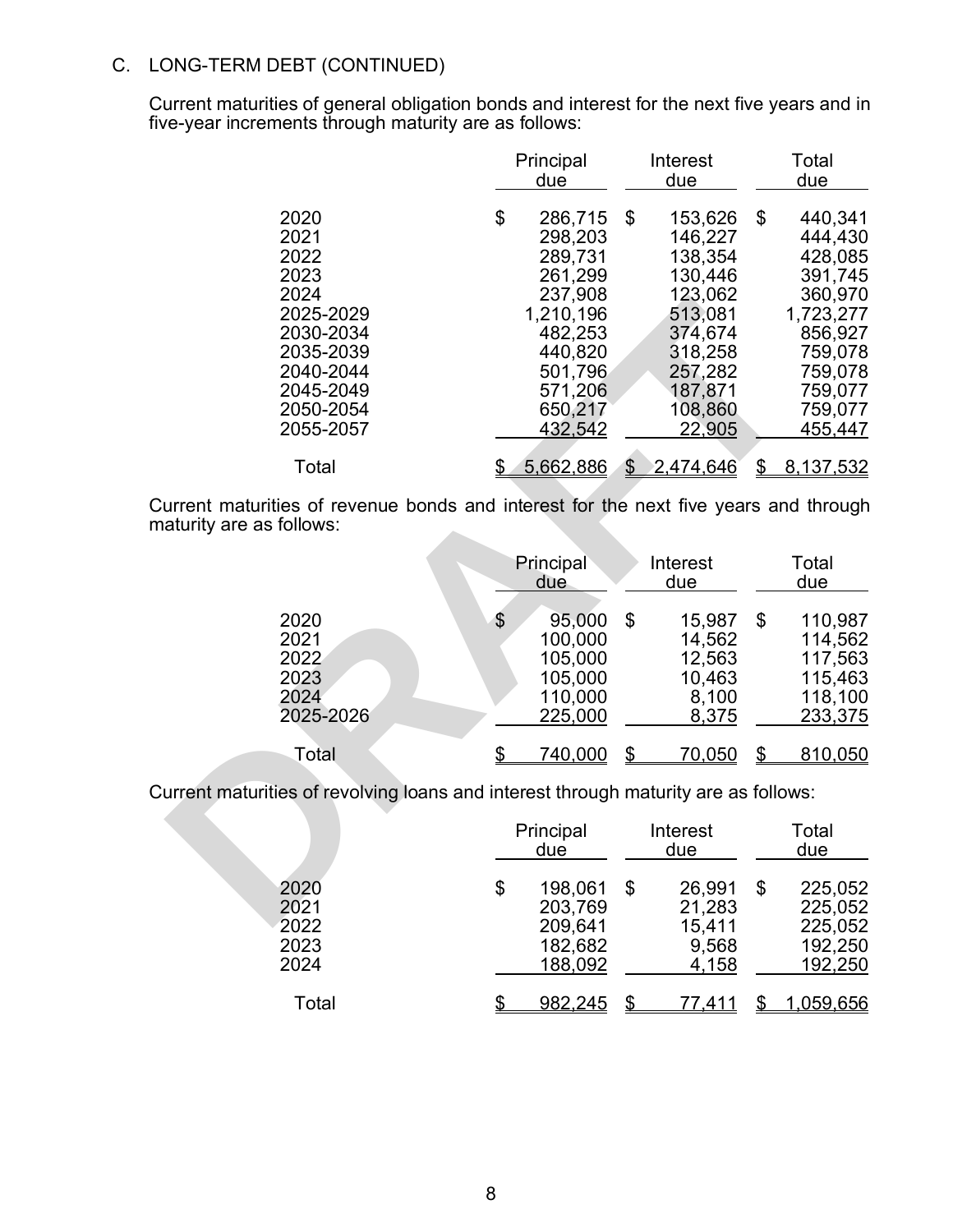## D. INTERFUND TRANSFERS

Operating transfers:

| From                                                                                                                                                                                                                                                                                                                       | To                                                                                                                                                                                                                                                                                                                                                                                                                                 | Regulatory<br>authority      | Amount                   |  |  |  |  |  |
|----------------------------------------------------------------------------------------------------------------------------------------------------------------------------------------------------------------------------------------------------------------------------------------------------------------------------|------------------------------------------------------------------------------------------------------------------------------------------------------------------------------------------------------------------------------------------------------------------------------------------------------------------------------------------------------------------------------------------------------------------------------------|------------------------------|--------------------------|--|--|--|--|--|
| General                                                                                                                                                                                                                                                                                                                    | Municipal equipment                                                                                                                                                                                                                                                                                                                                                                                                                |                              |                          |  |  |  |  |  |
| General                                                                                                                                                                                                                                                                                                                    | reserve<br>Capital improvements                                                                                                                                                                                                                                                                                                                                                                                                    | K.S.A. 12-1,117              | \$<br>10,000             |  |  |  |  |  |
|                                                                                                                                                                                                                                                                                                                            | reserve                                                                                                                                                                                                                                                                                                                                                                                                                            | K.S.A. 12-1,118              | 136,450                  |  |  |  |  |  |
| General                                                                                                                                                                                                                                                                                                                    | <b>Public Building</b>                                                                                                                                                                                                                                                                                                                                                                                                             |                              |                          |  |  |  |  |  |
| Solid waste utility                                                                                                                                                                                                                                                                                                        | Commission<br>General                                                                                                                                                                                                                                                                                                                                                                                                              | Resolution<br>K.S.A. 12-825d | 112,413<br>15,000        |  |  |  |  |  |
| Water utility                                                                                                                                                                                                                                                                                                              | General                                                                                                                                                                                                                                                                                                                                                                                                                            | K.S.A. 12-825d               | 131,000                  |  |  |  |  |  |
| Water utility                                                                                                                                                                                                                                                                                                              | Municipal equipment                                                                                                                                                                                                                                                                                                                                                                                                                | K.S.A. 12-1,117              | 18,000                   |  |  |  |  |  |
| Water utility                                                                                                                                                                                                                                                                                                              | Waterworks depreciation                                                                                                                                                                                                                                                                                                                                                                                                            |                              |                          |  |  |  |  |  |
|                                                                                                                                                                                                                                                                                                                            | and maintenance res.                                                                                                                                                                                                                                                                                                                                                                                                               | K.S.A. 12-825d               | 85,000                   |  |  |  |  |  |
| Water utility                                                                                                                                                                                                                                                                                                              | Sewer utility                                                                                                                                                                                                                                                                                                                                                                                                                      | K.S.A. 12-825d               | 125,000                  |  |  |  |  |  |
|                                                                                                                                                                                                                                                                                                                            |                                                                                                                                                                                                                                                                                                                                                                                                                                    |                              | $\mathcal{S}$<br>632,863 |  |  |  |  |  |
| Transfer to related municipal entity:                                                                                                                                                                                                                                                                                      |                                                                                                                                                                                                                                                                                                                                                                                                                                    |                              |                          |  |  |  |  |  |
| From                                                                                                                                                                                                                                                                                                                       | To                                                                                                                                                                                                                                                                                                                                                                                                                                 |                              | Amount                   |  |  |  |  |  |
|                                                                                                                                                                                                                                                                                                                            | <b>Lincoln Library</b>                                                                                                                                                                                                                                                                                                                                                                                                             |                              |                          |  |  |  |  |  |
| Library                                                                                                                                                                                                                                                                                                                    |                                                                                                                                                                                                                                                                                                                                                                                                                                    |                              | <u> 114,939</u><br>\$    |  |  |  |  |  |
|                                                                                                                                                                                                                                                                                                                            |                                                                                                                                                                                                                                                                                                                                                                                                                                    |                              |                          |  |  |  |  |  |
|                                                                                                                                                                                                                                                                                                                            | OTHER LONG-TERM OBLIGATIONS FROM OPERATIONS                                                                                                                                                                                                                                                                                                                                                                                        |                              |                          |  |  |  |  |  |
|                                                                                                                                                                                                                                                                                                                            | Other post-employment benefits. As provided by K.S.A. 12-5040, the City allo<br>retirees to participate in the group health insurance plan. While each retiree pays<br>full amount of the applicable premium, conceptually, the City is subsidizing the retire<br>because each participant is charged a level of premium regardless of age. Howev<br>the cost of this subsidy has not been quantified in this financial statement. |                              |                          |  |  |  |  |  |
| premium is paid in full by the insured.                                                                                                                                                                                                                                                                                    | Under the Consolidated Omnibus Budget Reconciliation Act (COBRA), the City mak<br>health care benefits available to eligible former employees and eligible depender<br>Certain requirements are outlined by the federal government for this coverage. T                                                                                                                                                                            |                              |                          |  |  |  |  |  |
| Death and disability other post-employment benefits. As provided by K.S.A. 74-49.<br>disabled members in the Kansas Public Employees Retirement System (KPEF<br>receive long-term disability benefits and life insurance benefits. The plan<br>administered through a trust held by KDERS that is funded to nay annual hen |                                                                                                                                                                                                                                                                                                                                                                                                                                    |                              |                          |  |  |  |  |  |

## E. OTHER LONG-TERM OBLIGATIONS FROM OPERATIONS

*Death and disability other post-employment benefits.* As provided by K.S.A. 74-4927, disabled members in the Kansas Public Employees Retirement System (KPERS) receive long-term disability benefits and life insurance benefits. The plan is administered through a trust held by KPERS that is funded to pay annual benefit payments. The employer contribution rate is set at 1% and contributions were \$6,232 for the year ended December 31, 2019.

*Section 457 deferred compensation plan.* The City offers a Section 457 deferred compensation plan to all employees on a voluntary basis. The City does not contribute to the plan, which is administered by a third party.

*Section 125 plan.* The City offers Section 125 plans to all eligible employees electing to participate. It is used for accident and cancer insurance. The City withholds the amounts from the employee's paychecks and remits the withholding to the plan administrator.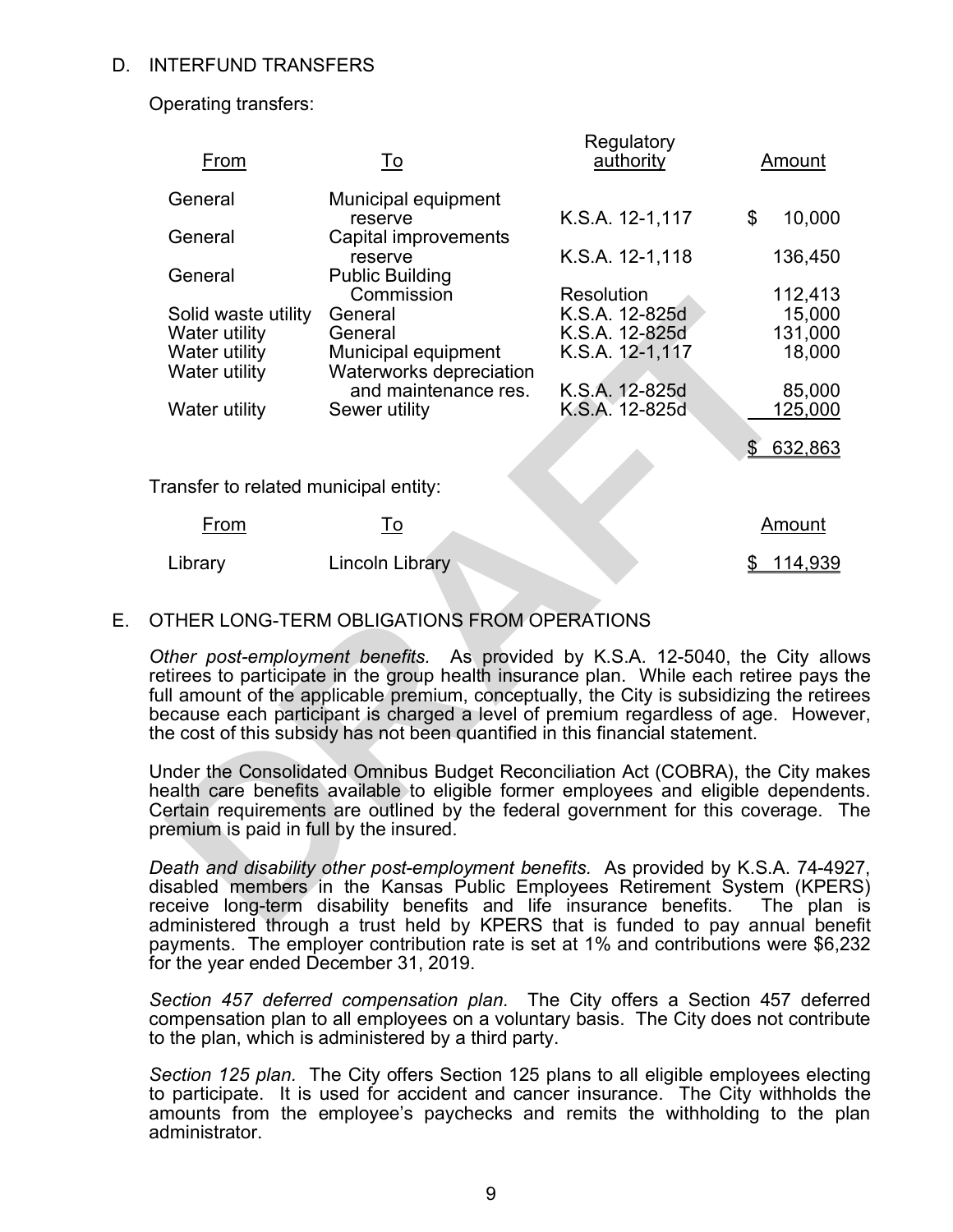## E. OTHER LONG-TERM OBLIGATIONS FROM OPERATIONS (CONTINUED)

*Compensated absences.* The City's policy allows vacation time to accumulate to 160 hours. However, the number of hours of unused vacation that can be carried over without written authorization from the City Council varies depending on the number of continuous years of employment. The maximum number of hours eligible to be carried over is as follows: 40 hours, 0-5 years; 80 hours, 6-10 years; 120 hours, 11-15 years; 140 hours, 16-20 years; and, 160 hours, over 20 years. Sick leave may be accumulated up to 720 hours but is not paid upon termination or resignation.

## F. DEFINED BENEFIT PENSION PLAN

#### General Information about the Pension Plan

*Plan description*. The City participates in the Kansas Public Employees Retirement System (KPERS), a cost-sharing multiple-employer defined benefit pension plan as provided by K.S.A. 74-4901, et seq. Kansas law establishes and amends benefit provisions. KPERS issues a publicly available financial report that includes financial statements and required supplementary information. KPERS' financial statements are included in its Comprehensive Annual Financial Report which can be found on the KPERS website at **www.kpers.org** or by writing to KPERS (611 South Kansas, Suite 100; Topeka, KS 66603), or by calling 1-888-275-5737.

*Contributions.* K.S.A. 74-4919 and K.S.A. 74-49,210 establish the KPERS memberemployee contribution rates. KPERS has multiple benefit structures and contribution rates depending on whether the employee is a KPERS 1, KPERS 2, or KPERS 3 member. KPERS 1 members are active and contributing members hired before July 1, 2009. KPERS 2 members were first employed in a covered position on or after July 1, 2009, and KPERS 3 members were first employed in a covered position on or after January 1, 2015. Effective January 1, 2015, Kansas law established the KPERS member-employee contribution rate at 6% of covered salary for KPERS 1, KPERS 2, and KPERS 3 members. Member contributions are withheld by the City and paid to KPERS according to the provisions of Section 414(h) of the Internal Revenue Code. ieneral Information about the Pension Plan<br>
Yan description. The City participates in the Kansas Public Employees Re<br>
System (KPERS), a cost-sharing multiple-employer defined benefit pension<br>
rovided by K.S.A. 74-4901, et

State law provides that employer contribution rates for KPERS 1, KPERS 2, and KPERS 3 be determined based on the results of each annual actuarial valuation. Kansas law sets a limitation on annual increases in the employer contribution rates. The actuarially determined employer contribution rate (not including the 1% contribution rate for the Death and Disability Program) and the statutory contribution rate was 8.89% for the fiscal year ended December 31, 2019. Contributions to the pension plan from the City were \$55,400 for the year ended December 31, 2019.

#### **Net Pension Liability**

At December 31, 2019, the City's proportionate share of the collective net pension liability reported by KPERS was \$474,254. The net pension liability was measured as of June 30, 2019, and the total pension liability used to calculate the net pension liability was determined by an actuarial valuation as of December 31, 2018, which was rolled forward to June 30, 2019. The City's proportion of the net pension liability was based on the ratio of the City's contributions to KPERS, relative to the total employer and non-employer contributions of the Local subgroup within KPERS. Since the KMAAG regulatory basis of accounting does not recognize long-term debt, this liability is not reported in the financial statement.

The complete actuarial valuation report including all actuarial assumptions and methods, and the report on the allocation of the KPERS collective net pension liability to all participating employers are publicly available on the website at www.kpers.org or can be obtained as described above.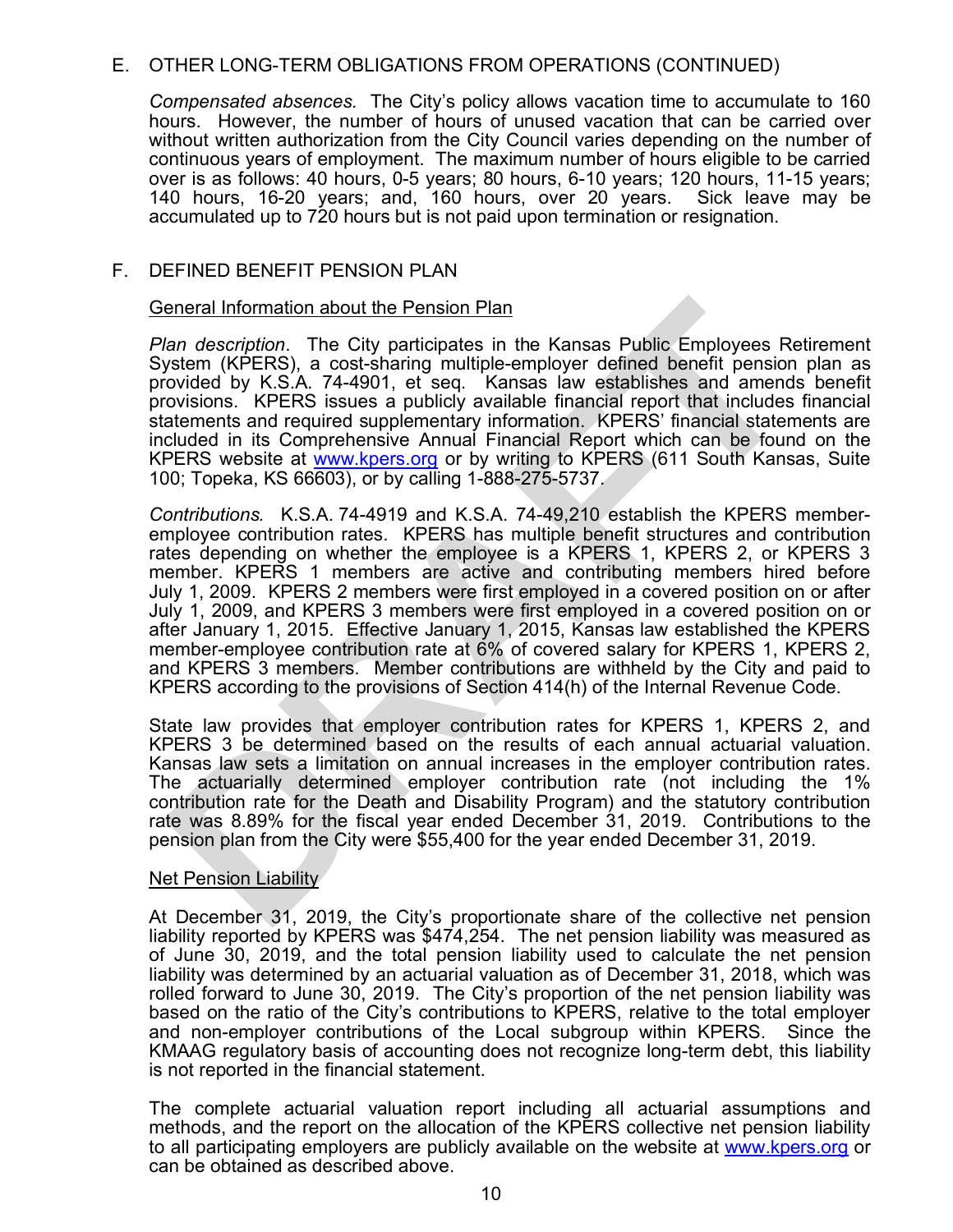#### G. RISK MANAGEMENT

The City is exposed to various risks of loss related to torts; theft of, damage to, and destruction of assets; errors and omissions; injuries to employees; and natural disasters. The City has been unable to obtain workers' compensation insurance at a cost it considered to be economically justifiable. For this reason, the City joined together with other cities in the State to participate in the Kansas Municipal Insurance Trust (KMIT), a public entity risk pool currently operating as a common risk management and insurance program for participating members.

The City pays an annual premium to KMIT for workers' compensation insurance coverage. The agreement to participate provides that the KMIT will be self-sustaining through member premiums and will reinsure through commercial companies for claims in excess of \$500,000 for each insured event. Additional premiums may be due if total claims for the pool are different than what has been anticipated by KMIT management.

The City continues to carry commercial insurance for all other risks of loss, including property, liability, and fidelity bonds. Settled claims resulting from these risks have not exceeded commercial insurance coverage in any of the past three years and there have been no significant reductions in coverage.

#### H. SUBSEQUENT EVENTS

Management has evaluated subsequent events through October 29, 2020, the date on which the financial statement was available to be used. Management's evaluation concluded that the following subsequent events are required to be recognized or disclosed in this financial statement:

The COVID-19 outbreak in the United States has caused business disruption through mandated and voluntary closings of businesses. While the disruption is currently expected to be temporary, there is considerable uncertainty around the duration of the pandemic. Therefore, the City expects this matter to negatively impact its operating results. However, the related financial impact and duration cannot be reasonably estimated at this time. rough member premiums and will rensure through commercial companies to excess of \$500,000 for each insured event. Additional premiums may be daims for the pool are different than what has been anticipated by KMIT manne Cit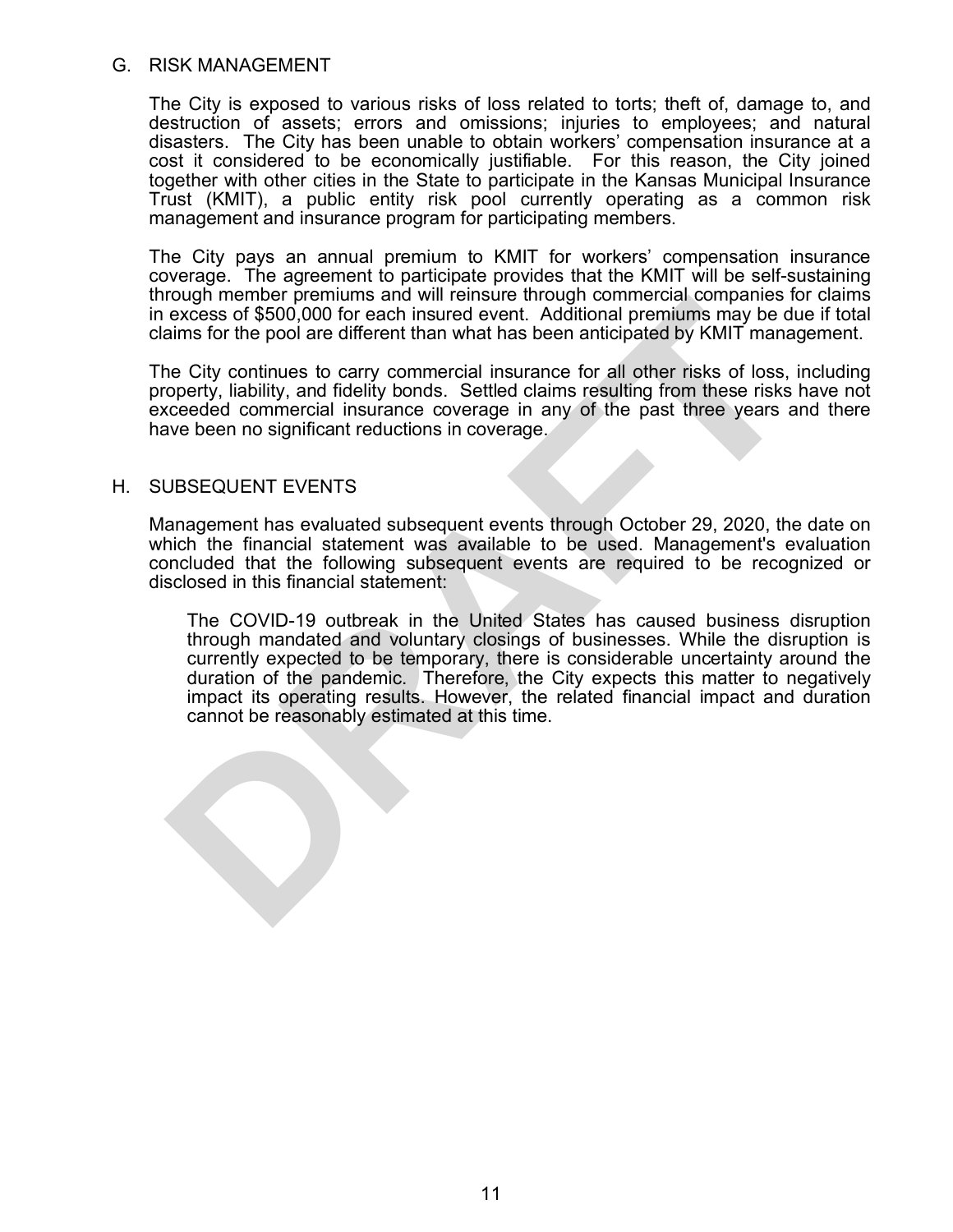# **REGULATORY-REQUIRED SUPPLEMENTARY INFORMATION** REGULATORY-REQUIRED<br>SUPPLEMENTARY INFORMATION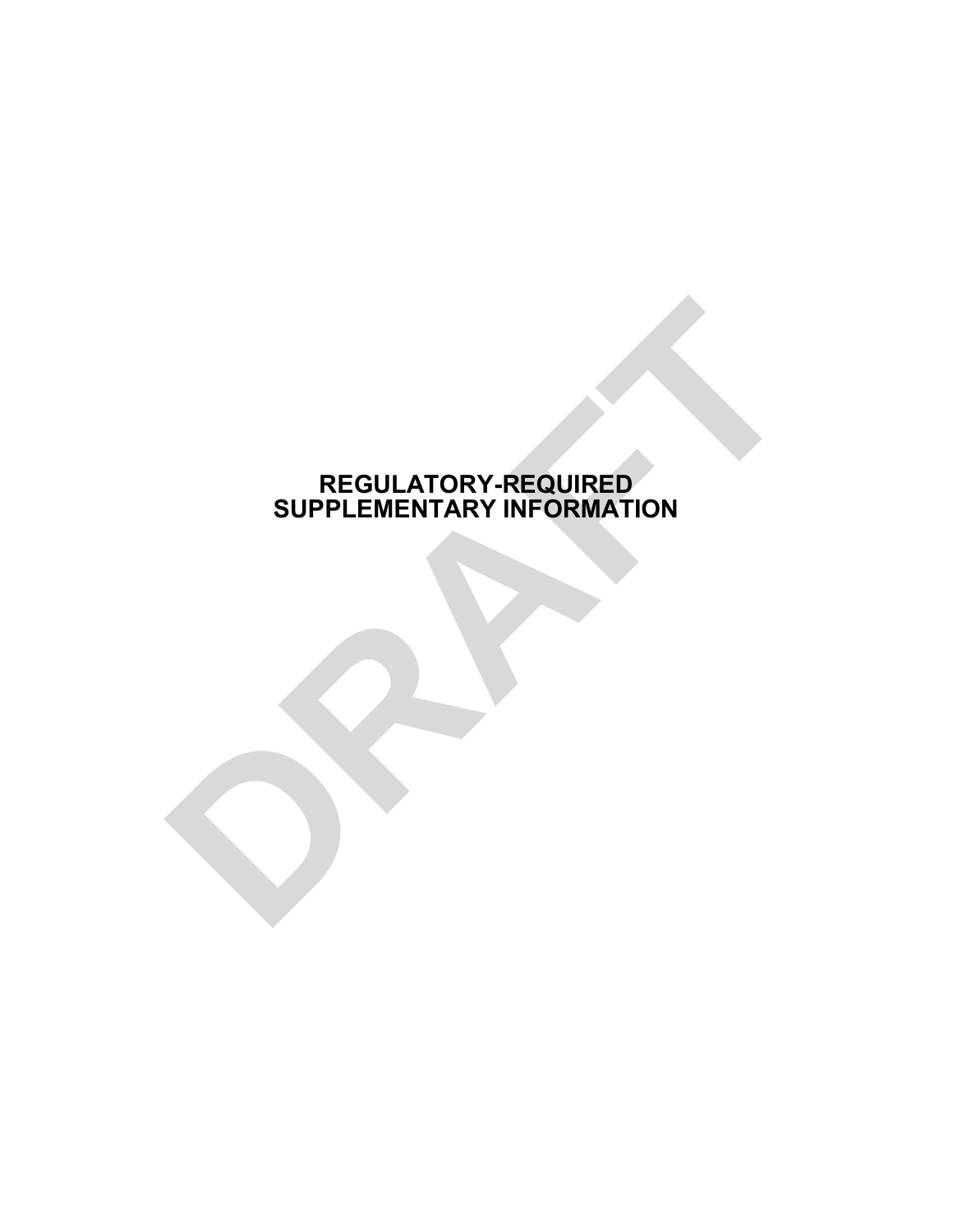## SUMMARY OF EXPENDITURES - ACTUAL AND BUDGET REGULATORY BASIS

#### For the Year Ended December 31, 2019

| Fund                   | Certified<br>budget | Adjustment<br>for<br>qualifying<br>budget<br>credits | Total<br>budget<br>for<br>comparison | Expenditures<br>chargeable<br>to current<br>year | Variance<br>favorable<br>(unfavorable) |
|------------------------|---------------------|------------------------------------------------------|--------------------------------------|--------------------------------------------------|----------------------------------------|
| General fund:          |                     |                                                      |                                      |                                                  |                                        |
| General                | \$1,940,814         | \$                                                   | \$1,940,814                          | \$1,633,097                                      | \$<br>307,717                          |
| Special purpose funds: |                     |                                                      |                                      |                                                  |                                        |
| Tourism                | 26,000              |                                                      | 26,000                               | 15,500                                           | 10,500                                 |
| Library                | 124,204             |                                                      | 124,204                              | 115,299                                          | 8,905                                  |
| Special highway        | 160,000             |                                                      | 160,000                              | 127,241                                          | 32,759                                 |
| Special parks and      |                     |                                                      |                                      |                                                  |                                        |
| recreation             | 10,000              |                                                      | 10,000                               |                                                  | 10,000                                 |
| Community improvement  |                     |                                                      |                                      |                                                  |                                        |
| district               | 620,000             |                                                      | 620,000                              | 191,322                                          | 428,678                                |
| <b>Business funds:</b> |                     |                                                      |                                      |                                                  |                                        |
| Water utility          | 1,126,109           |                                                      | 1,126,109                            | 1,015,915                                        | 110,194                                |
| Sewer utility          | 481,433             |                                                      | 481,433                              | 480,870                                          | 563                                    |
| Solid waste utility    | 353,680             |                                                      | 353,680                              | 344,420                                          | 9,260                                  |
| Total                  | \$4,842,240         | \$                                                   | \$4,842,240                          | \$3,923,664                                      | \$<br>918,576                          |
|                        |                     | See Independent Auditor's Report.                    |                                      |                                                  |                                        |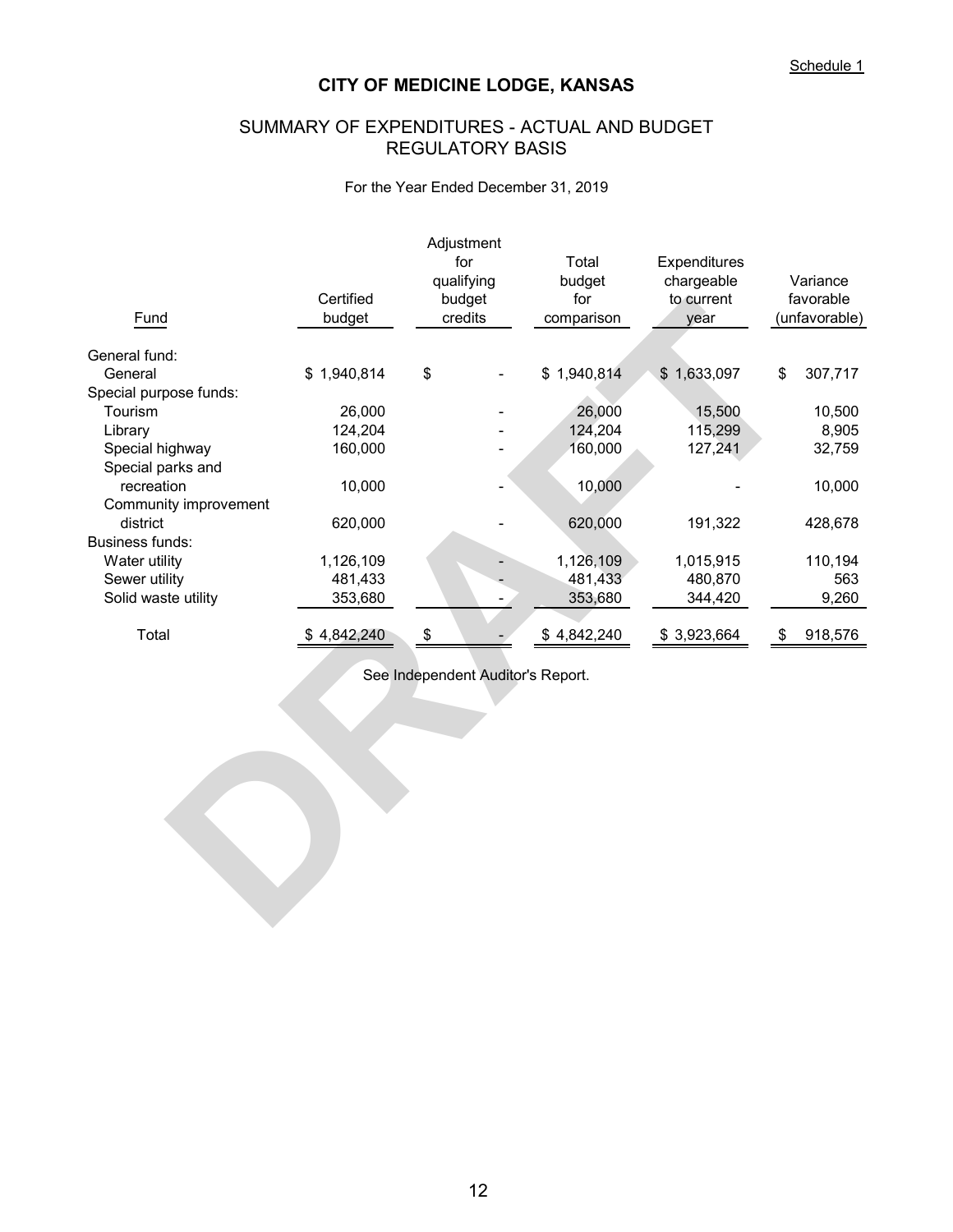## GENERAL FUND

# SCHEDULE OF RECEIPTS AND EXPENDITURES - ACTUAL AND BUDGET REGULATORY BASIS

#### For the Year Ended December 31, 2019 (With Comparative Actual Totals for the Prior Year Ended December 31, 2018)

|                                    |               | 2019 |           |          |               |    |               |
|------------------------------------|---------------|------|-----------|----------|---------------|----|---------------|
|                                    |               |      |           | Variance |               |    |               |
|                                    |               |      |           |          |               |    | favorable     |
|                                    | 2018          |      | Actual    |          | <b>Budget</b> |    | (unfavorable) |
|                                    |               |      |           |          |               |    |               |
| Receipts:                          |               |      |           |          |               |    |               |
| Taxes and shared revenue:          |               |      |           |          |               |    |               |
| Ad valorem property tax            | \$<br>665,085 | \$   | 633,216   | \$       | 655,636       | \$ | (22, 420)     |
| Delinquent tax                     | 8,700         |      | 10,090    |          | 22,000        |    | (11, 910)     |
| Motor vehicle tax                  | 119,553       |      | 129,875   |          | 99,579        |    | 30,296        |
| Recreational vehicle tax           | 1,488         |      | 1,485     |          | 1,437         |    | 48            |
| 16/20M tax                         | 6,255         |      | 4,998     |          | 5,557         |    | (559)         |
| Special assessments                | 1,870         |      | 2,460     |          | 2,500         |    | (40)          |
| Local alcoholic liquor tax         | 2,167         |      | 9,509     |          | 2,000         |    | 7,509         |
| Sales and use tax                  | 482,282       |      | 483,776   |          | 514,350       |    | (30, 574)     |
| License, permits and fees          | 7,230         |      | 5,325     |          | 5,000         |    | 325           |
| Franchise fees                     | 166,534       |      | 144,395   |          | 146,000       |    | (1,605)       |
| Fines, forfeitures and penalties   | 3,758         |      | 5,041     |          | 7,000         |    | (1,959)       |
| Charges for services               | 11,341        |      | 9,801     |          | 30,800        |    | (20, 999)     |
| Interest                           | 52,760        |      | 74,269    |          | 36,000        |    | 38,269        |
| Use of property                    | 100           |      | 100       |          |               |    | 100           |
| Miscellaneous                      | 26,015        |      | 33,751    |          | 26,300        |    | 7,451         |
| Transfers:                         |               |      |           |          |               |    |               |
| Water utility                      | 126,000       |      | 131,000   |          | 131,000       |    |               |
| Solid waste utility                | 15,000        |      | 15,000    |          | 17,000        |    | (2,000)       |
| Neighborhood revitalization rebate | (42,534)      |      | (29, 511) |          | (28, 265)     |    | (1, 246)      |
| <b>Total receipts</b>              | 1,653,604     |      | 1,664,580 |          | \$1,673,894   | \$ | (9, 314)      |
| Expenditures:                      |               |      |           |          |               |    |               |
| Administration:                    |               |      |           |          |               |    |               |
| Personnel                          | 86,265        |      | 86,006    | \$       | 94,750        | \$ | 8,744         |
| <b>Contractual services</b>        | 81,840        |      | 112,902   |          | 66,950        |    | (45, 952)     |
| Commodities                        | 4,332         |      | 6,721     |          | 17,150        |    | 10,429        |
| Capital outlay                     |               |      | 473       |          | 1,700         |    | 1,227         |
| Economic development               | 25,000        |      | 25,000    |          | 13,350        |    | (11,650)      |
| <b>Miscellaneous</b>               | 8,117         |      | 3,194     |          | 1,000         |    | (2, 194)      |
|                                    | 205,554       |      | 234,296   |          | 194,900       |    | (39, 396)     |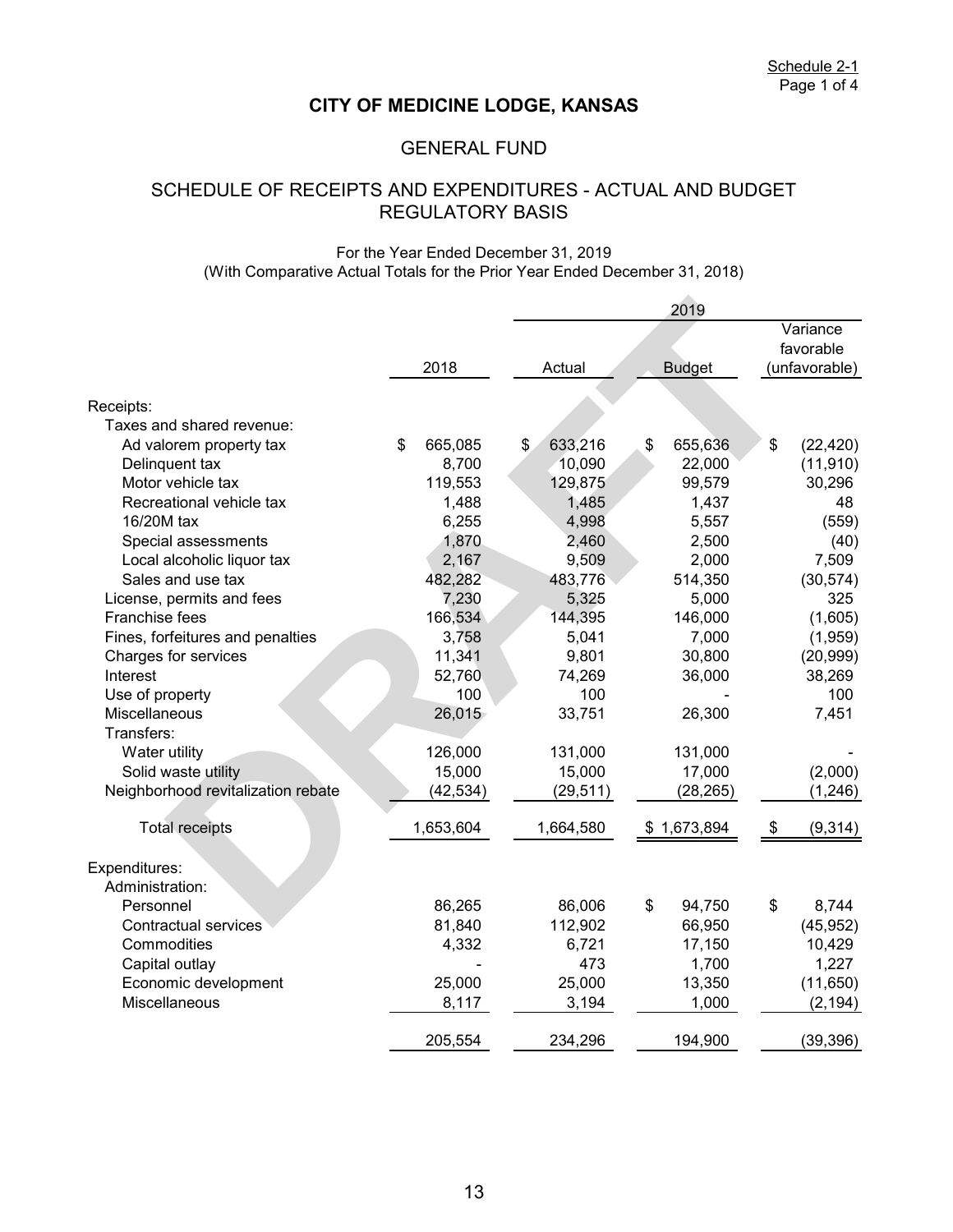## GENERAL FUND

## SCHEDULE OF RECEIPTS AND EXPENDITURES - ACTUAL AND BUDGET REGULATORY BASIS

#### For the Year Ended December 31, 2019 (With Comparative Actual Totals for the Prior Year Ended December 31, 2018)

|                                 |               |               | 2019          |               |
|---------------------------------|---------------|---------------|---------------|---------------|
|                                 |               |               | Variance      |               |
|                                 |               |               |               | favorable     |
|                                 | 2018          | Actual        | <b>Budget</b> | (unfavorable) |
| Police department:              |               |               |               |               |
| Personnel                       | \$<br>300,354 | \$<br>311,676 | \$<br>374,665 | \$<br>62,989  |
| <b>Contractual services</b>     | 46,352        | 30,309        | 36,975        | 6,666         |
| Commodities                     | 22,486        | 22,984        | 17,800        | (5, 184)      |
| Capital outlay                  | 7,353         | 4,012         | 12,500        | 8,488         |
| Miscellaneous                   | 2,564         | 200           | 2,000         | 1,800         |
|                                 | 379,109       | 369,181       | 443,940       | 74,759        |
|                                 |               |               |               |               |
| Fire department:                |               |               |               |               |
| Personnel                       | 505           | 172           | 900           | 728           |
| Contractual services            | 19,163        | 12,814        | 10,600        | (2, 214)      |
| Commodities                     | 756           | 4,614         | 6,950         | 2,336         |
| Capital outlay<br>Debt service: | 5,726         | 2,622         | 47,095        | 44,473        |
| Principal                       | 32,055        | 16,200        |               | (16, 200)     |
| Interest                        | 1,792         | 1,549         |               | (1, 549)      |
|                                 |               |               |               |               |
|                                 | 59,997        | 37,971        | 65,545        | 27,574        |
| Street department:              |               |               |               |               |
| Personnel                       | 151,958       | 150,252       | 145,972       | (4,280)       |
| <b>Contractual services</b>     | 21,350        | 30,509        | 21,100        | (9,409)       |
| Commodities                     | 17,886        | 21,176        | 33,750        | 12,574        |
| Capital outlay                  | 2,967         | 1,007         | 60,250        | 59,243        |
| <b>Miscellaneous</b>            | 984           | 770           |               | (770)         |
|                                 | 195,145       | 203,714       | 261,072       | 57,358        |
| Swimming pool:                  |               |               |               |               |
| Personnel                       | 53,675        | 45,120        | 64,146        | 19,026        |
| Contractual services            | 19,187        | 12,780        | 12,400        | (380)         |
| Commodities                     | 3,677         | 3,882         | 14,050        | 10,168        |
| Capital outlay                  | 330           | 352           | 115,013       | 114,661       |
| Miscellaneous                   | 2,225         | 181           | 250           | 69            |
|                                 | 79,094        | 62,315        | 205,859       | 143,544       |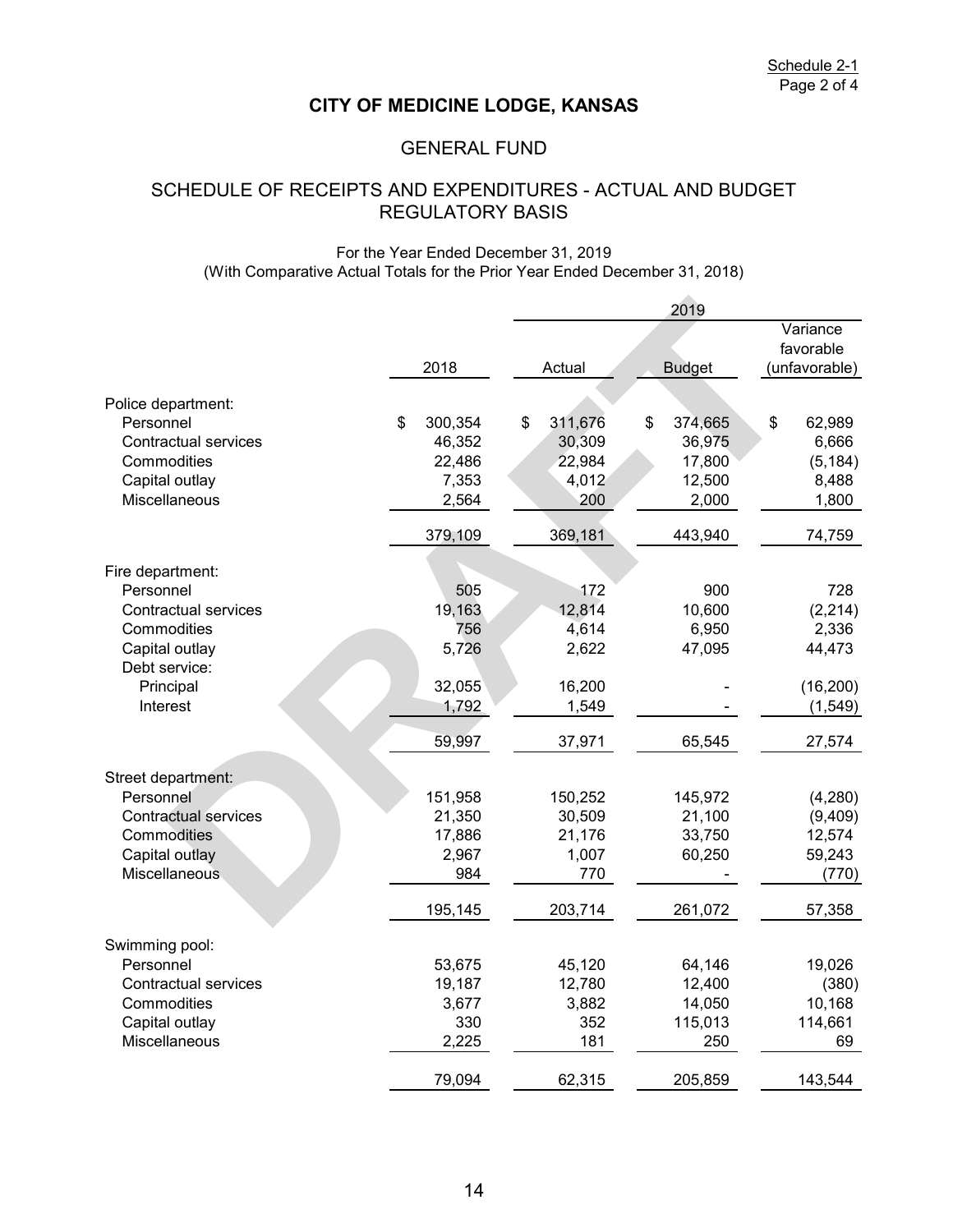## GENERAL FUND

# REGULATORY BASIS SCHEDULE OF RECEIPTS AND EXPENDITURES - ACTUAL AND BUDGET

#### For the Year Ended December 31, 2019 (With Comparative Actual Totals for the Prior Year Ended December 31, 2018)

|                                                                  |                          | 2019 |                    |    |                        |    |                          |
|------------------------------------------------------------------|--------------------------|------|--------------------|----|------------------------|----|--------------------------|
|                                                                  |                          |      |                    |    |                        |    | Variance<br>favorable    |
|                                                                  | 2018                     |      | Actual             |    | <b>Budget</b>          |    | (unfavorable)            |
| Airport:                                                         |                          |      |                    |    |                        |    |                          |
| <b>Contractual services</b><br>Commodities<br>Capital outlay     | \$<br>16,566<br>60<br>10 | \$   | 35,846<br>4,650    | \$ | 42,000<br>2,370<br>200 | \$ | 6,154<br>(2, 280)<br>200 |
|                                                                  | 16,636                   |      | 40,496             |    | 44,570                 |    | 4,074                    |
| Municipal court:<br>Personnel                                    |                          |      |                    |    | 450                    |    | 450                      |
| Contractual services<br>Commodities<br><b>Central Government</b> | 10,727                   |      | 11,929<br>67<br>51 |    | 19,300<br>100<br>350   |    | 7,371<br>33<br>299       |
|                                                                  | 10,727                   |      | 12,047             |    | 20,200                 |    | 8,153                    |
| Code enforcement/animal control:                                 |                          |      |                    |    |                        |    |                          |
| <b>Contractual services</b>                                      | 25,938                   |      | 18,781             |    | 44,125                 |    | 25,344                   |
| Commodities                                                      | 187                      |      | 216                |    | 3,250                  |    | 3,034                    |
|                                                                  | 26,125                   |      | 18,997             |    | 47,375                 |    | 28,378                   |
| Park department:                                                 |                          |      |                    |    |                        |    |                          |
| Personnel                                                        | 112,103                  |      | 118,087            |    | 136,368                |    | 18,281                   |
| <b>Contractual services</b>                                      | 26,334                   |      | 20,421             |    | 12,850                 |    | (7, 571)                 |
| Commodities                                                      | 16,483                   |      | 14,401             |    | 19,350                 |    | 4,949                    |
| Capital outlay                                                   | 241                      |      | 228                |    | 2,450                  |    | 2,222                    |
|                                                                  | 155,161                  |      | 153,137            |    | 171,018                |    | 17,881                   |
| <b>Carrie Nation Memorial:</b>                                   |                          |      |                    |    |                        |    |                          |
| Appropriation                                                    | 12,500                   |      | 12,500             |    | 12,500                 |    |                          |
| <b>Contractual services</b>                                      | 4,159                    |      | 5,928              |    | 2,350                  |    | (3, 578)                 |
| Commodities                                                      | 203                      |      | 212                |    | 3,050                  |    | 2,838                    |
| Capital outlay                                                   |                          |      |                    |    | 2,000                  |    | 2,000                    |
|                                                                  | 16,862                   |      | 18,640             |    | 19,900                 |    | 1,260                    |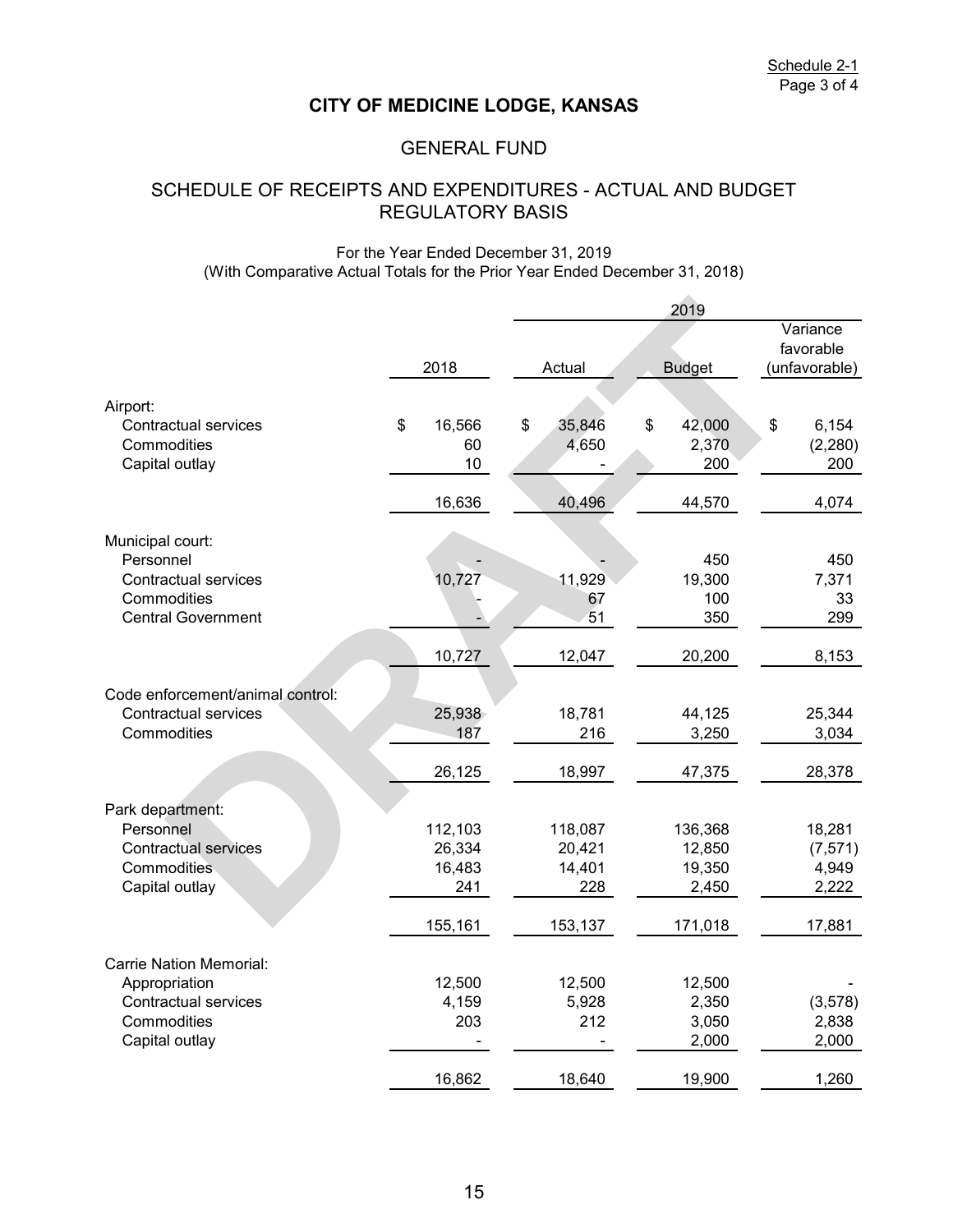## GENERAL FUND

## SCHEDULE OF RECEIPTS AND EXPENDITURES - ACTUAL AND BUDGET REGULATORY BASIS

#### For the Year Ended December 31, 2019 (With Comparative Actual Totals for the Prior Year Ended December 31, 2018)

|    |                                                                                                                    |         |                                                                                                                        | 2019    |                                                                                                       |                       |  |  |
|----|--------------------------------------------------------------------------------------------------------------------|---------|------------------------------------------------------------------------------------------------------------------------|---------|-------------------------------------------------------------------------------------------------------|-----------------------|--|--|
|    |                                                                                                                    |         |                                                                                                                        |         |                                                                                                       | Variance<br>favorable |  |  |
|    |                                                                                                                    |         |                                                                                                                        |         |                                                                                                       | (unfavorable)         |  |  |
|    |                                                                                                                    |         |                                                                                                                        |         |                                                                                                       | 5,927                 |  |  |
|    |                                                                                                                    |         |                                                                                                                        |         |                                                                                                       | 187                   |  |  |
|    |                                                                                                                    |         |                                                                                                                        |         |                                                                                                       | 25,000                |  |  |
|    |                                                                                                                    |         |                                                                                                                        |         |                                                                                                       |                       |  |  |
|    |                                                                                                                    |         |                                                                                                                        |         |                                                                                                       |                       |  |  |
|    |                                                                                                                    |         |                                                                                                                        |         |                                                                                                       | 62,000                |  |  |
|    |                                                                                                                    |         |                                                                                                                        |         |                                                                                                       | (112, 413)            |  |  |
|    |                                                                                                                    |         |                                                                                                                        |         |                                                                                                       | 3,431                 |  |  |
|    |                                                                                                                    |         |                                                                                                                        |         |                                                                                                       |                       |  |  |
|    |                                                                                                                    |         |                                                                                                                        |         | \$                                                                                                    | 307,717               |  |  |
|    |                                                                                                                    |         |                                                                                                                        |         |                                                                                                       |                       |  |  |
|    |                                                                                                                    | 31,483  |                                                                                                                        |         |                                                                                                       |                       |  |  |
|    |                                                                                                                    | 192,225 |                                                                                                                        | 271,921 | \$                                                                                                    | (79, 696)             |  |  |
|    |                                                                                                                    |         |                                                                                                                        |         |                                                                                                       |                       |  |  |
|    | \$                                                                                                                 | 223,708 | \$                                                                                                                     | 5,001   | \$                                                                                                    | 218,707               |  |  |
|    |                                                                                                                    |         |                                                                                                                        |         |                                                                                                       |                       |  |  |
|    |                                                                                                                    |         |                                                                                                                        |         |                                                                                                       |                       |  |  |
|    |                                                                                                                    |         |                                                                                                                        |         |                                                                                                       |                       |  |  |
|    |                                                                                                                    |         |                                                                                                                        |         |                                                                                                       |                       |  |  |
|    |                                                                                                                    |         |                                                                                                                        |         |                                                                                                       |                       |  |  |
|    |                                                                                                                    |         |                                                                                                                        |         |                                                                                                       |                       |  |  |
|    |                                                                                                                    |         |                                                                                                                        |         |                                                                                                       |                       |  |  |
|    |                                                                                                                    |         |                                                                                                                        |         |                                                                                                       |                       |  |  |
|    |                                                                                                                    |         |                                                                                                                        |         |                                                                                                       |                       |  |  |
|    |                                                                                                                    |         |                                                                                                                        |         |                                                                                                       |                       |  |  |
|    |                                                                                                                    |         |                                                                                                                        |         |                                                                                                       |                       |  |  |
|    |                                                                                                                    |         |                                                                                                                        |         |                                                                                                       |                       |  |  |
| \$ | 2018<br>41,077<br>5,340<br>10,000<br>232,250<br>108,763<br>184,567<br>1,726,407<br>(72, 803)<br>265,028<br>192,225 | \$      | Actual<br>40,558<br>1,313<br>10,000<br>136,450<br>112,413<br>181,569<br>1,633,097<br>See Independent Auditor's Report. |         | <b>Budget</b><br>\$<br>46,485<br>1,500<br>25,000<br>10,000<br>198,450<br>185,000<br>\$1,940,814<br>\$ | \$                    |  |  |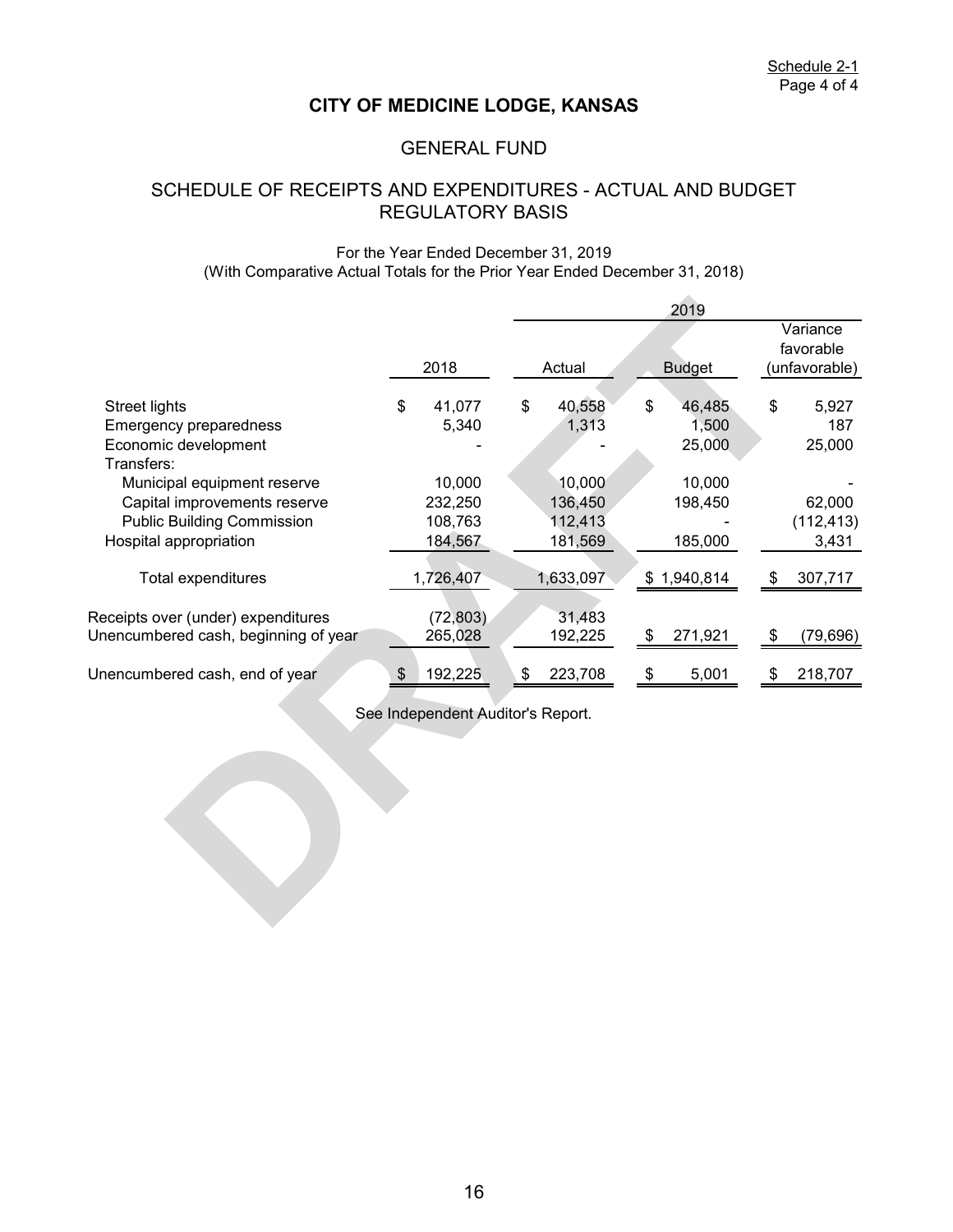## TOURISM FUND

# SCHEDULE OF RECEIPTS AND EXPENDITURES - ACTUAL AND BUDGET REGULATORY BASIS

#### For the Year Ended December 31, 2019 (With Comparative Actual Totals for the Prior Year Ended December 31, 2018)

|                                                                            |                                   |               |                   | 2019            |                           |                       |
|----------------------------------------------------------------------------|-----------------------------------|---------------|-------------------|-----------------|---------------------------|-----------------------|
|                                                                            |                                   |               |                   |                 |                           | Variance<br>favorable |
|                                                                            | 2018                              | Actual        |                   | <b>Budget</b>   |                           | (unfavorable)         |
| Receipts:<br>Taxes and shared revenue:<br>Guest tax                        | \$<br>18,042                      | \$<br>16,203  | \$                | 17,500          | \$                        | (1, 297)              |
| Expenditures:<br><b>Contractual services</b><br>Donations                  | 28,000                            | 15,500        | \$                | 1,000<br>25,000 | \$                        | 1,000<br>9,500        |
| Total expenditures                                                         | 28,000                            | 15,500        | \$                | 26,000          | \$                        | 10,500                |
| Receipts over (under) expenditures<br>Unencumbered cash, beginning of year | (9,958)<br>29,712                 | 703<br>19,754 | \$                | 10,413          | \$                        | 9,341                 |
| Unencumbered cash, end of year                                             | \$<br>19,754                      | \$<br>20,457  | $\boldsymbol{\$}$ | 1,913           | $\boldsymbol{\mathsf{S}}$ | 18,544                |
|                                                                            | See Independent Auditor's Report. |               |                   |                 |                           |                       |
|                                                                            |                                   |               |                   |                 |                           |                       |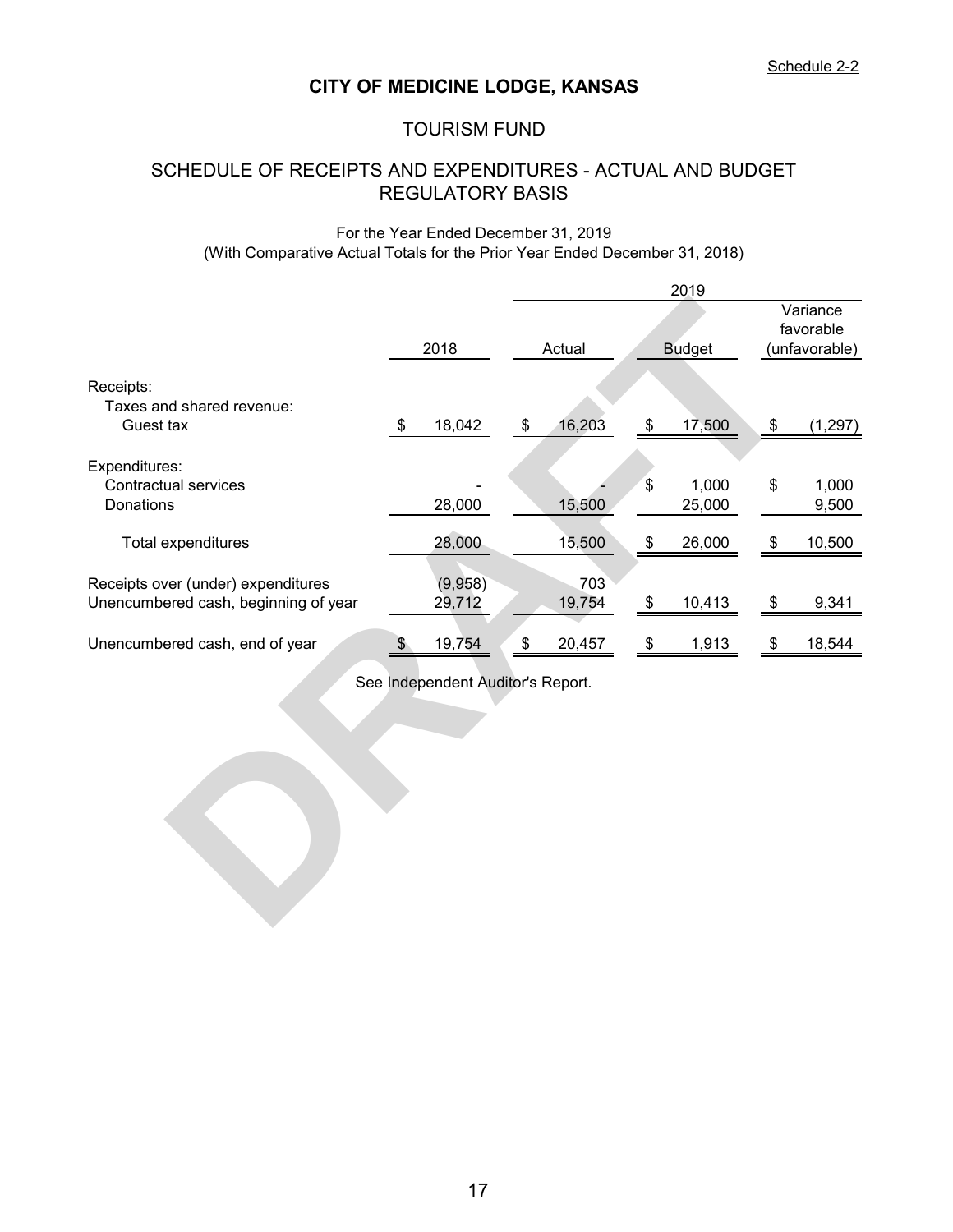## LIBRARY FUND

# SCHEDULE OF RECEIPTS AND EXPENDITURES - ACTUAL AND BUDGET REGULATORY BASIS

#### For the Year Ended December 31, 2019 (With Comparative Actual Totals for the Prior Year Ended December 31, 2018)

|                                      |                                   |    |          |               | 2019          |                       |
|--------------------------------------|-----------------------------------|----|----------|---------------|---------------|-----------------------|
|                                      |                                   |    |          |               |               | Variance<br>favorable |
|                                      | 2018                              |    | Actual   |               | <b>Budget</b> | (unfavorable)         |
| Receipts:                            |                                   |    |          |               |               |                       |
| Taxes and shared revenue:            |                                   |    |          |               |               |                       |
| Ad valorem property tax              | \$<br>96,996                      | \$ | 98,129   | \$            | 101,135       | \$<br>(3,006)         |
| Delinquent tax                       | 1,233                             |    | 1,498    |               | 10,000        | (8, 502)              |
| Motor vehicle tax                    | 17,659                            |    | 18,941   |               | 14,872        | 4,069                 |
| Recreational vehicle tax             | 220                               |    | 217      |               | 209           | 8                     |
| 16/20M vehicle tax                   | 975                               |    | 728      |               | 810           | (82)                  |
| Neighborhood revitalization rebate   | (6, 203)                          |    | (4, 574) |               | (4, 380)      | (194)                 |
| <b>Total receipts</b>                | 110,880                           |    | 114,939  | $\frac{1}{2}$ | 122,646       | \$<br>(7, 707)        |
| Expenditures:                        |                                   |    |          |               |               |                       |
| Miscellaneous                        |                                   |    | 360      | \$            |               | \$<br>(360)           |
| Transfer to related municipal entity | 110,593                           |    | 114,939  |               | 124,204       | 9,265                 |
| Total expenditures                   | 110,593                           |    | 115,299  | \$            | 124,204       | \$<br>8,905           |
| Receipts over (under) expenditures   | 287                               |    | (360)    |               |               |                       |
| Unencumbered cash, beginning of year | 73                                |    | 360      | \$            | 5,058         | \$<br>(4,698)         |
| Unencumbered cash, end of year       | \$<br>360                         | \$ |          | \$            | 3,500         | \$<br>(3,500)         |
|                                      | See Independent Auditor's Report. |    |          |               |               |                       |
|                                      |                                   |    |          |               |               |                       |
|                                      |                                   |    |          |               |               |                       |
|                                      |                                   |    |          |               |               |                       |
|                                      |                                   |    |          |               |               |                       |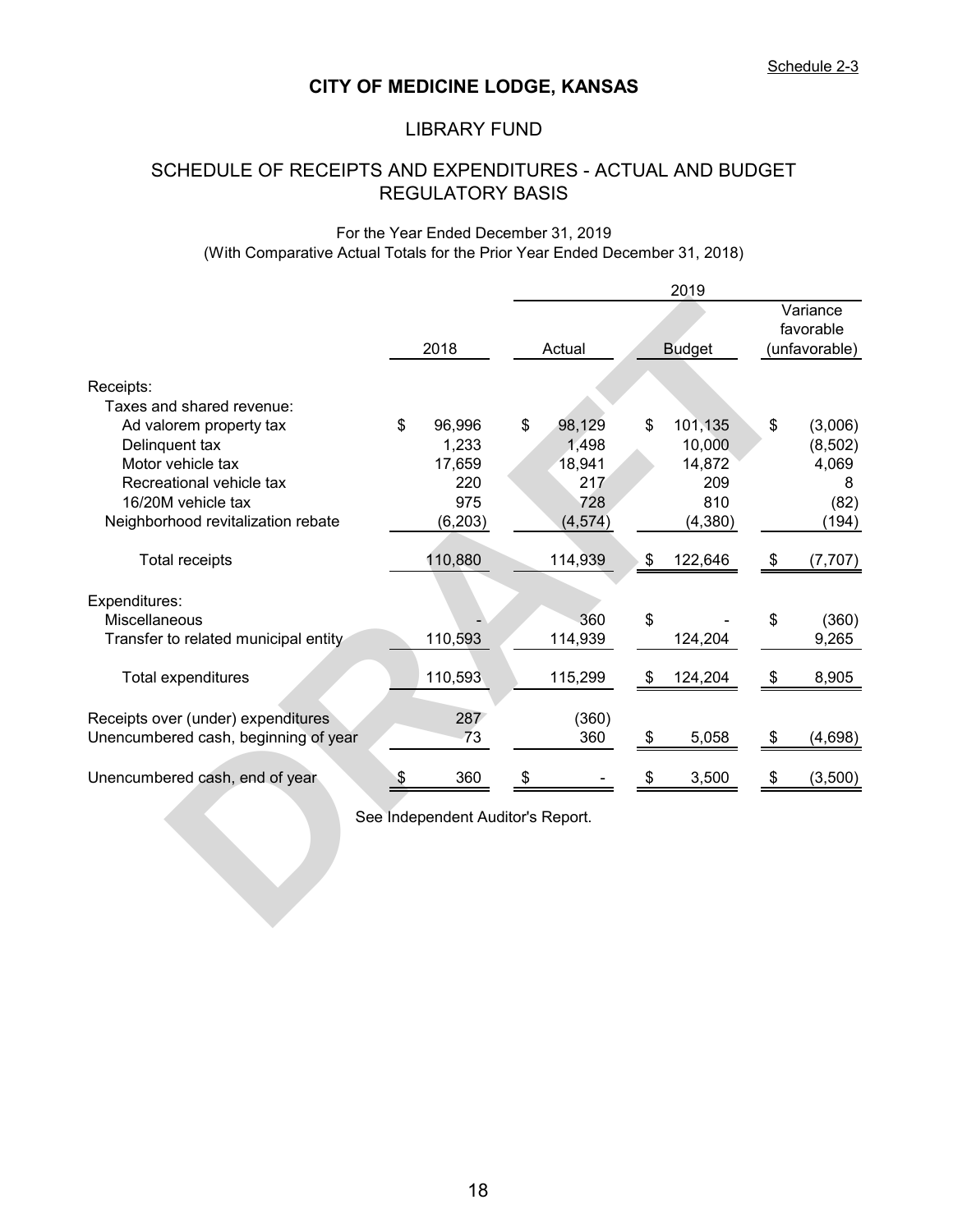## SPECIAL HIGHWAY FUND

# SCHEDULE OF RECEIPTS AND EXPENDITURES - ACTUAL AND BUDGET REGULATORY BASIS

#### For the Year Ended December 31, 2019 (With Comparative Actual Totals for the Prior Year Ended December 31, 2018)

|                                            |                                   |               | 2019                   |                            |                       |
|--------------------------------------------|-----------------------------------|---------------|------------------------|----------------------------|-----------------------|
|                                            |                                   |               |                        |                            | Variance<br>favorable |
|                                            | 2018                              | Actual        | <b>Budget</b>          |                            | (unfavorable)         |
|                                            |                                   |               |                        |                            |                       |
| Receipts:<br>State of Kansas gas tax       | \$<br>52,105                      | \$<br>51,409  | \$<br>52,330           | \$                         | (921)                 |
|                                            |                                   |               |                        |                            |                       |
| Expenditures:                              |                                   |               |                        |                            |                       |
| <b>Contractual services</b><br>Commodities |                                   | 48,000        | \$<br>55,000<br>50,000 | \$                         | 7,000<br>50,000       |
| Capital outlay                             |                                   | 79,241        | 55,000                 |                            | (24, 241)             |
|                                            |                                   |               |                        |                            |                       |
| Total expenditures                         |                                   | 127,241       | \$<br>160,000          | \$                         | 32,759                |
| Receipts over (under) expenditures         | 52,105                            | (75, 832)     |                        |                            |                       |
| Unencumbered cash, beginning of year       | 193,374                           | 245,479       | \$<br>193,374          | $\boldsymbol{\mathsf{\$}}$ | 52,105                |
|                                            |                                   |               |                        |                            |                       |
| Unencumbered cash, end of year             | \$<br>245,479                     | \$<br>169,647 | \$<br>85,704           | \$                         | 83,943                |
|                                            | See Independent Auditor's Report. |               |                        |                            |                       |
|                                            |                                   |               |                        |                            |                       |
|                                            |                                   |               |                        |                            |                       |
|                                            |                                   |               |                        |                            |                       |
|                                            |                                   |               |                        |                            |                       |
|                                            |                                   |               |                        |                            |                       |
|                                            |                                   |               |                        |                            |                       |
|                                            |                                   |               |                        |                            |                       |
|                                            |                                   |               |                        |                            |                       |
|                                            |                                   |               |                        |                            |                       |
|                                            |                                   |               |                        |                            |                       |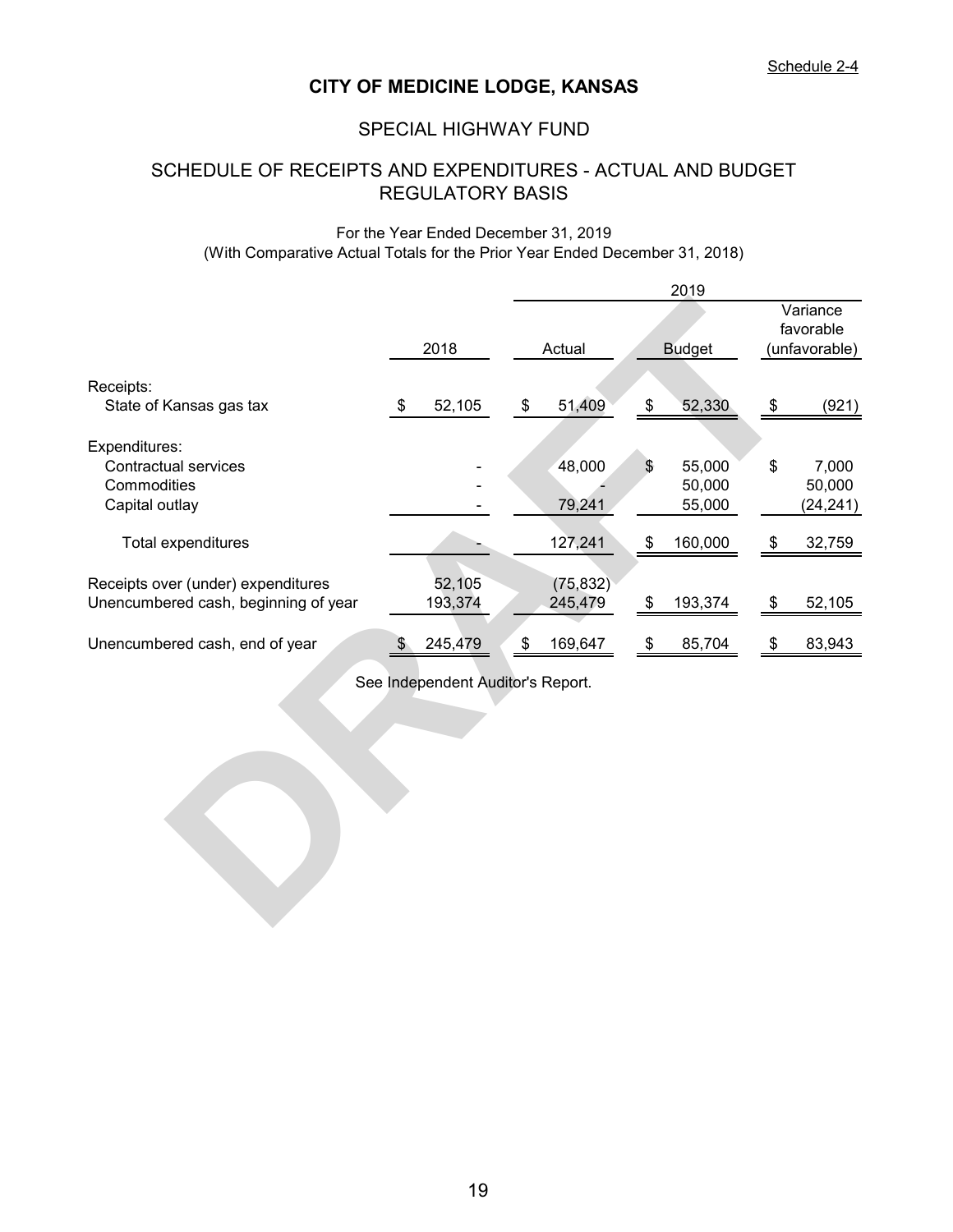## SPECIAL PARKS AND RECREATION FUND

# SCHEDULE OF RECEIPTS AND EXPENDITURES - ACTUAL AND BUDGET REGULATORY BASIS

#### For the Year Ended December 31, 2019 (With Comparative Actual Totals for the Prior Year Ended December 31, 2018)

|                                                                            |      |                                   |                 |                            | 2019          |                                        |        |  |
|----------------------------------------------------------------------------|------|-----------------------------------|-----------------|----------------------------|---------------|----------------------------------------|--------|--|
|                                                                            | 2018 |                                   | Actual          |                            |               | Variance<br>favorable<br>(unfavorable) |        |  |
|                                                                            |      |                                   |                 |                            | <b>Budget</b> |                                        |        |  |
| Receipts:<br>Local alcoholic liquor tax                                    | \$   | 2,166                             | \$<br>9,510     | $\boldsymbol{\mathsf{\$}}$ | 1,200         | \$                                     | 8,310  |  |
| Expenditures:<br>Capital outlay                                            |      |                                   |                 | $\,$                       | 10,000        | \$                                     | 10,000 |  |
| Receipts over (under) expenditures<br>Unencumbered cash, beginning of year |      | 2,166<br>10,942                   | 9,510<br>13,108 | \$                         | 8,875         | \$                                     | 4,233  |  |
| Unencumbered cash, end of year                                             | \$   | 13,108                            | \$<br>22,618    | ΄\$                        | 75            | \$                                     | 22,543 |  |
|                                                                            |      | See Independent Auditor's Report. |                 |                            |               |                                        |        |  |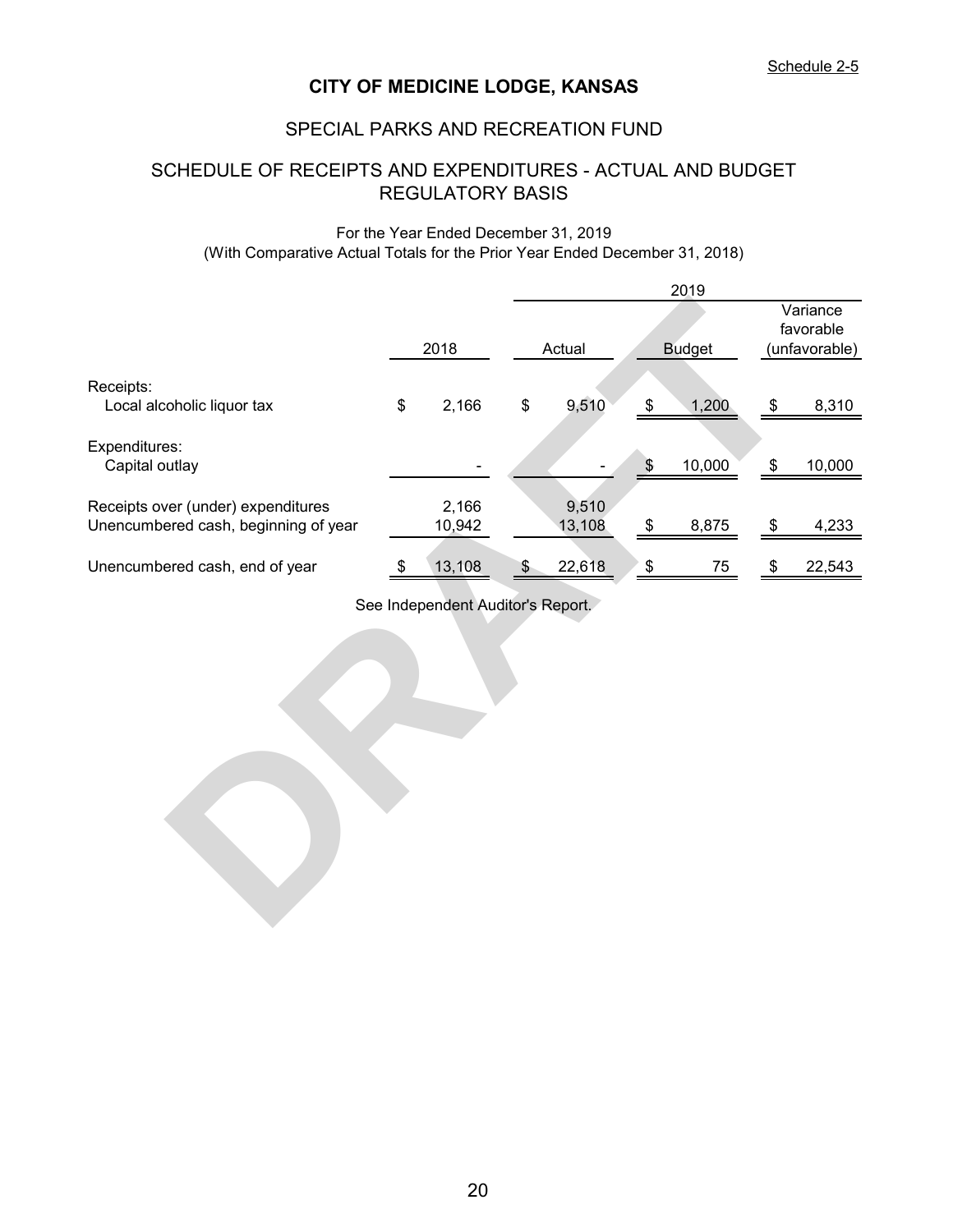## COMMUNITY IMPROVEMENT DISTRICT

# SCHEDULE OF RECEIPTS AND EXPENDITURES - ACTUAL AND BUDGET REGULATORY BASIS

#### (With Comparative Actual Totals for the Prior Year Ended December 31, 2018) For the Year Ended December 31, 2019

|                                      |                         |                                   |               |         |  |               | 2019    |  |               |                       |  |
|--------------------------------------|-------------------------|-----------------------------------|---------------|---------|--|---------------|---------|--|---------------|-----------------------|--|
|                                      |                         |                                   |               |         |  |               |         |  |               | Variance<br>favorable |  |
|                                      |                         | 2018                              |               | Actual  |  | <b>Budget</b> |         |  | (unfavorable) |                       |  |
| Receipts:                            |                         |                                   |               |         |  |               |         |  |               |                       |  |
| Sales and use tax                    | \$                      | 238,445                           | \$            | 230,678 |  | \$            | 245,000 |  | \$            | (14, 322)             |  |
| Expenditures:                        |                         |                                   |               |         |  |               |         |  |               |                       |  |
| <b>Contractual services</b>          |                         | 8,332                             |               | 822     |  | \$            | 40,000  |  | \$            | 39,178                |  |
| Capital outlay<br>Debt service:      |                         | 115,468                           |               |         |  |               | 390,000 |  |               | 390,000               |  |
| Principal                            |                         | 80,000                            |               | 135,000 |  |               | 190,000 |  |               | 55,000                |  |
| Interest                             |                         | 73,662                            |               | 55,500  |  |               |         |  |               | (55, 500)             |  |
| Total expenditures                   |                         | 277,462                           |               | 191,322 |  | \$            | 620,000 |  | \$            | 428,678               |  |
| Receipts over (under) expenditures   |                         | (39, 017)                         |               | 39,356  |  |               |         |  |               |                       |  |
| Unencumbered cash, beginning of year |                         | 351,540                           |               | 312,523 |  | \$            | 377,768 |  | \$            | (65, 245)             |  |
| Unencumbered cash, end of year       | $\sqrt[6]{\frac{1}{2}}$ | 312,523                           | $\sqrt[6]{3}$ | 351,879 |  | \$            | 2,768   |  | \$            | 349,111               |  |
|                                      |                         | See Independent Auditor's Report. |               |         |  |               |         |  |               |                       |  |
|                                      |                         |                                   |               |         |  |               |         |  |               |                       |  |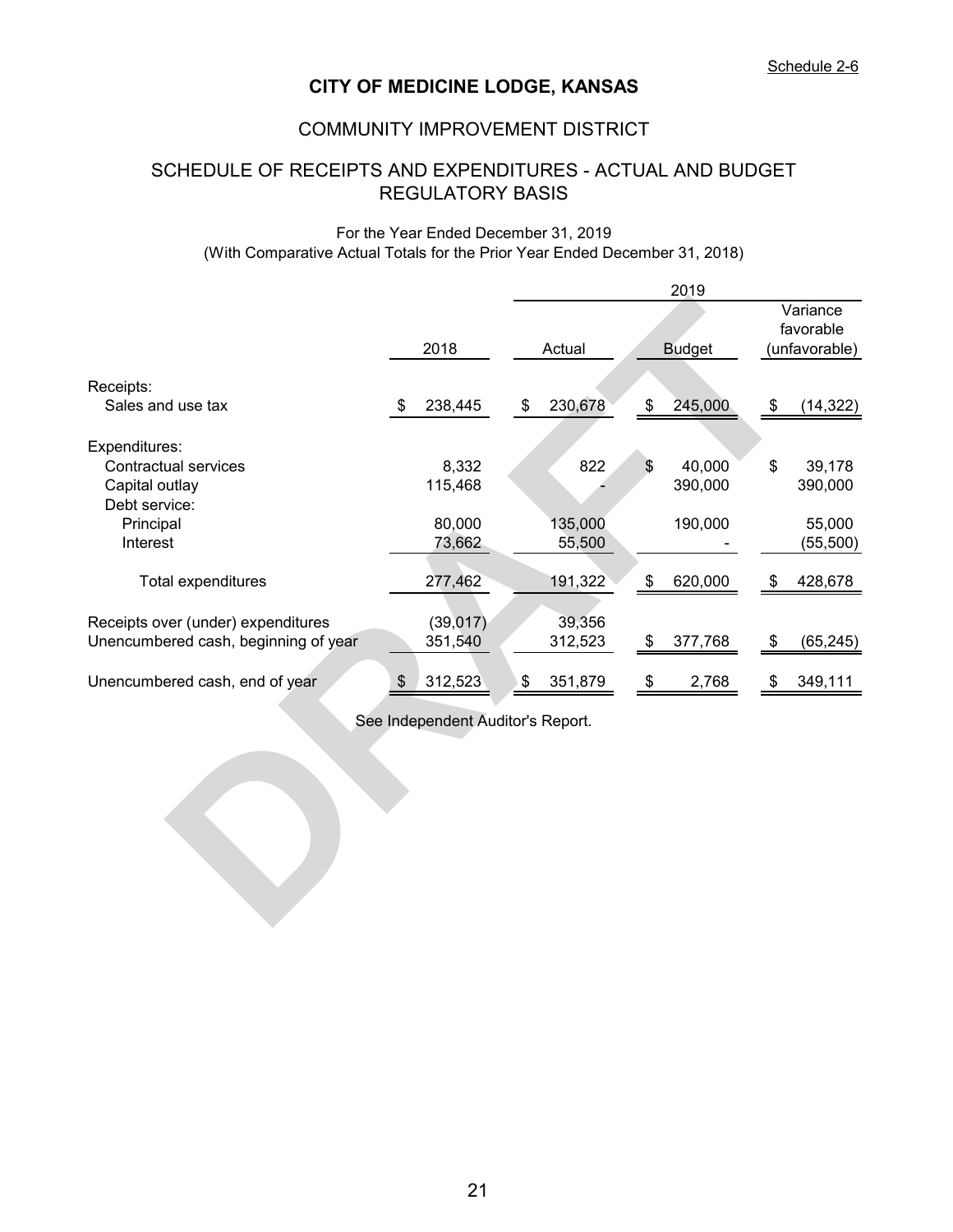## NON-BUDGETED SPECIAL PURPOSE FUNDS

## REGULATORY BASIS SCHEDULE OF RECEIPTS AND EXPENDITURES

#### For the Year Ended December 31, 2019

|                                      | Municipal<br>equipment<br>reserve | Capital<br>improvements<br>reserve | Public<br><b>Building</b><br>Commission | Total             |
|--------------------------------------|-----------------------------------|------------------------------------|-----------------------------------------|-------------------|
| Receipts:                            |                                   |                                    |                                         |                   |
| Grants                               | \$                                | \$<br>60,920                       | \$                                      | \$<br>60,920      |
| Interest                             |                                   |                                    | $\overline{2}$                          | $\overline{2}$    |
| Transfers:                           |                                   |                                    |                                         |                   |
| General<br>Water utility             | 10,000<br>18,000                  | 136,450                            | 112,413                                 | 258,863<br>18,000 |
|                                      |                                   |                                    |                                         |                   |
| <b>Total receipts</b>                | 28,000                            | 197,370                            | 112,415                                 | 337,785           |
| Expenditures:                        |                                   |                                    |                                         |                   |
| <b>Contractual services</b>          |                                   | 18,066                             | 36                                      | 18,102            |
| Capital outlay                       | 97,910                            |                                    |                                         | 97,910            |
| Debt service:                        |                                   |                                    |                                         |                   |
| Principal                            |                                   |                                    | 95,000                                  | 95,000            |
| Interest                             |                                   |                                    | 17,413                                  | 17,413            |
| Total expenditures                   | 97,910                            | 18,066                             | 112,449                                 | 228,425           |
| Receipts over (under) expenditures   | (69, 910)                         | 179,304                            | (34)                                    | 109,360           |
| Unencumbered cash, beginning of year | 831,525                           | 782,432                            | 2,594                                   | 1,616,551         |
| Unencumbered cash, end of year       | \$<br>761,615                     | 961,736<br>\$                      | \$<br>2,560                             | \$1,725,911       |
|                                      | See Independent Auditor's Report. |                                    |                                         |                   |
|                                      |                                   |                                    |                                         |                   |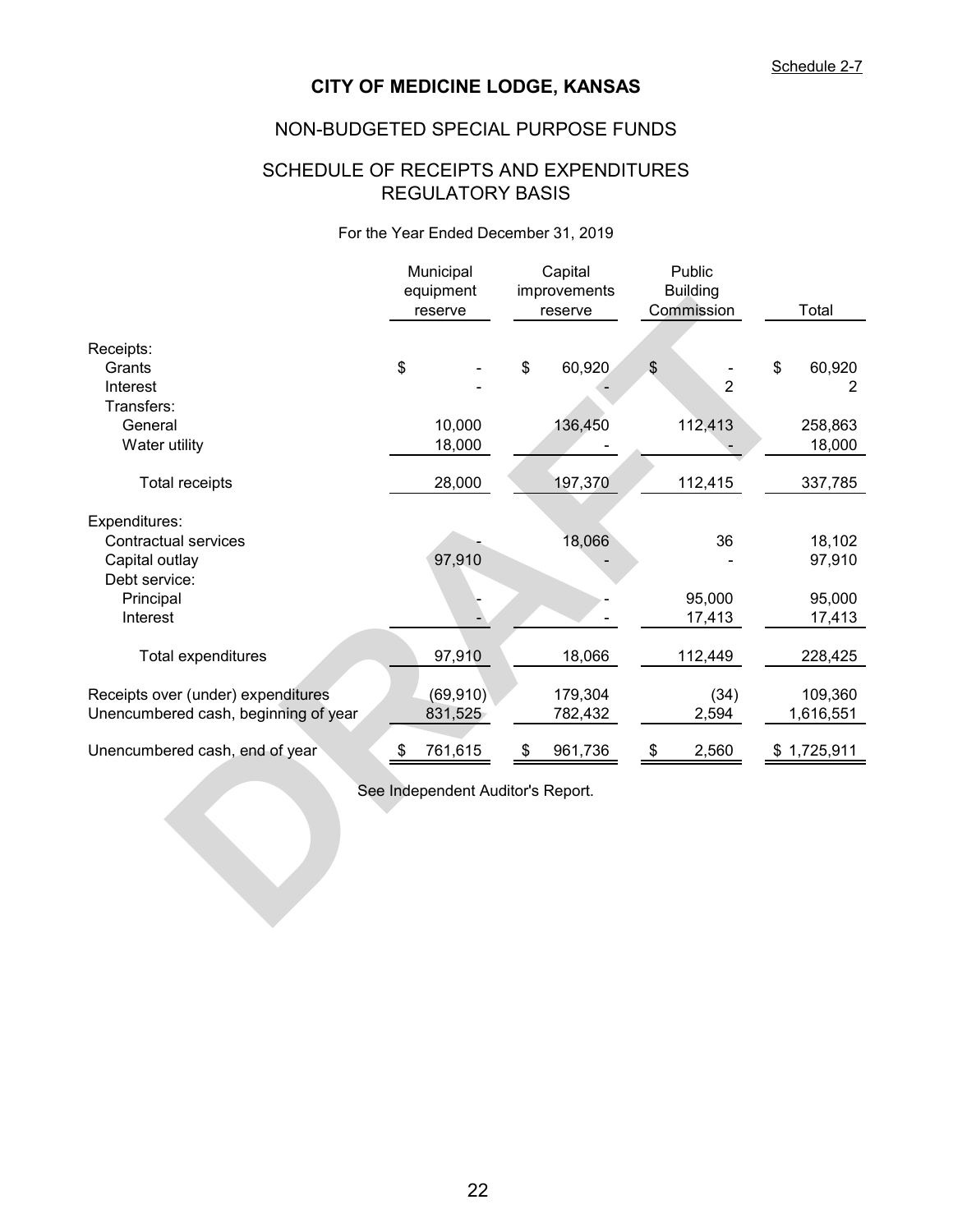## BOND AND INTEREST FUND

# SCHEDULE OF RECEIPTS AND EXPENDITURES - ACTUAL AND BUDGET REGULATORY BASIS

#### For the Year Ended December 31, 2019 (With Comparative Actual Totals for the Prior Year Ended December 31, 2018)

|                                                                            |                                   |               |        |                      | 2019          |      |                                        |
|----------------------------------------------------------------------------|-----------------------------------|---------------|--------|----------------------|---------------|------|----------------------------------------|
|                                                                            | 2018                              |               | Actual |                      | <b>Budget</b> |      | Variance<br>favorable<br>(unfavorable) |
| Receipts:<br>Taxes and shared revenue:<br>Delinquent tax                   | \$                                | \$            |        |                      |               | \$   |                                        |
| Expenditures:<br>Debt service:<br>Principal                                |                                   |               |        | \$                   |               | \$   |                                        |
| Receipts over (under) expenditures<br>Unencumbered cash, beginning of year | 18,034                            |               | 18,034 | $\pmb{\mathfrak{P}}$ | 18,534        | \$   | (500)                                  |
| Unencumbered cash, end of year                                             | \$<br>18,034                      | $\frac{1}{2}$ | 18,034 | $\pmb{\mathfrak{P}}$ | 18,534        | $\,$ | (500)                                  |
|                                                                            | See Independent Auditor's Report. |               |        |                      |               |      |                                        |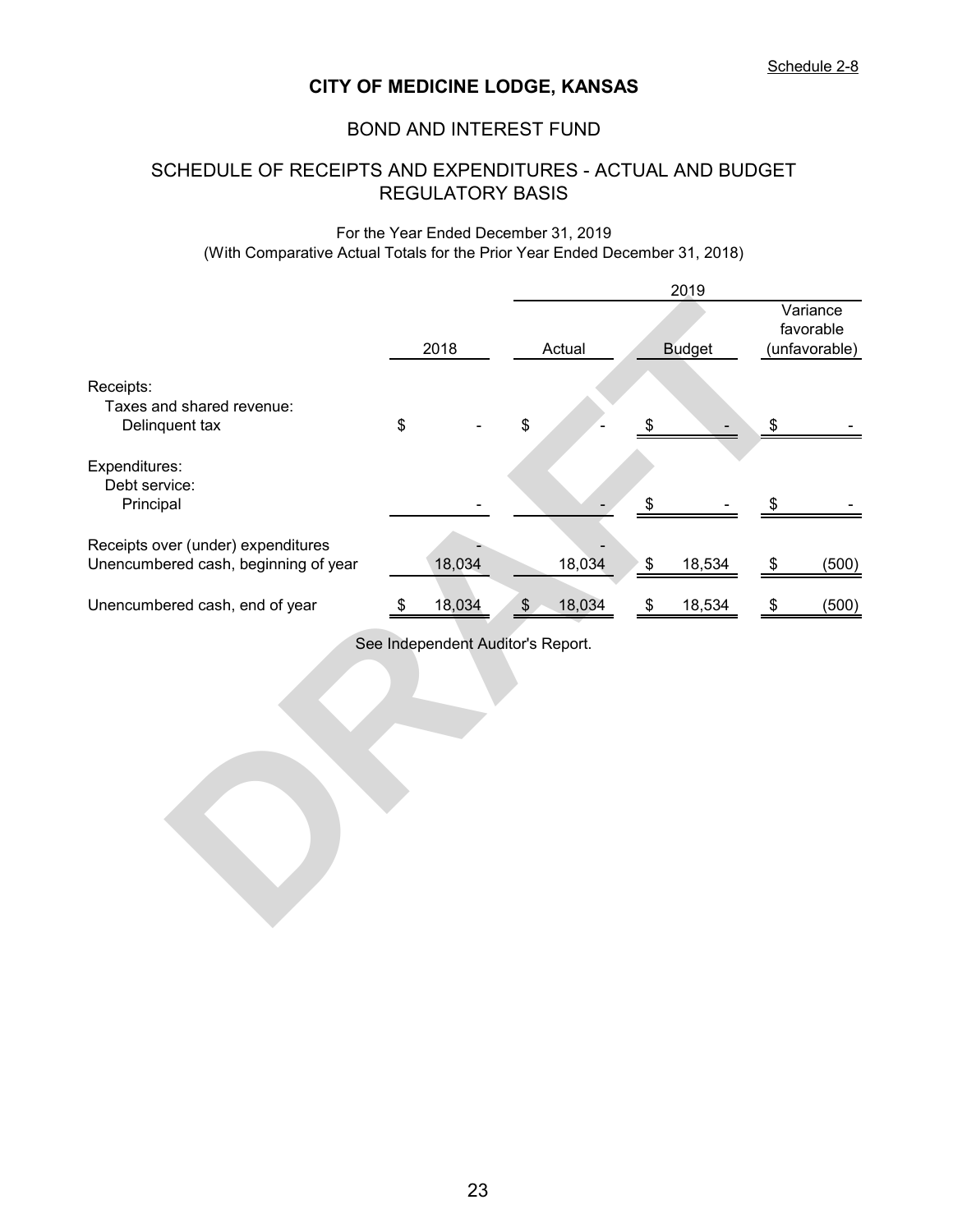## SIDEWALK IMPROVEMENT

## REGULATORY BASIS SCHEDULE OF RECEIPTS AND EXPENDITURES

For the Year Ended December 31, 2019 (With Comparative Actual Totals for the Prior Year Ended December 31, 2018)

|                                                                            |                                           | 2018   |                            | 2019   |
|----------------------------------------------------------------------------|-------------------------------------------|--------|----------------------------|--------|
| Receipts:<br>Bond proceeds<br>Expenditures:                                | $\, \, \raisebox{12pt}{$\scriptstyle \$}$ |        | \$                         |        |
| Contractual services                                                       |                                           |        |                            |        |
| Receipts over (under) expenditures<br>Unencumbered cash, beginning of year |                                           | 11,151 |                            | 11,151 |
| Unencumbered cash, end of year                                             | $\$\$                                     | 11,151 | $\boldsymbol{\mathcal{F}}$ | 11,151 |
| See Independent Auditor's Report.                                          |                                           |        |                            |        |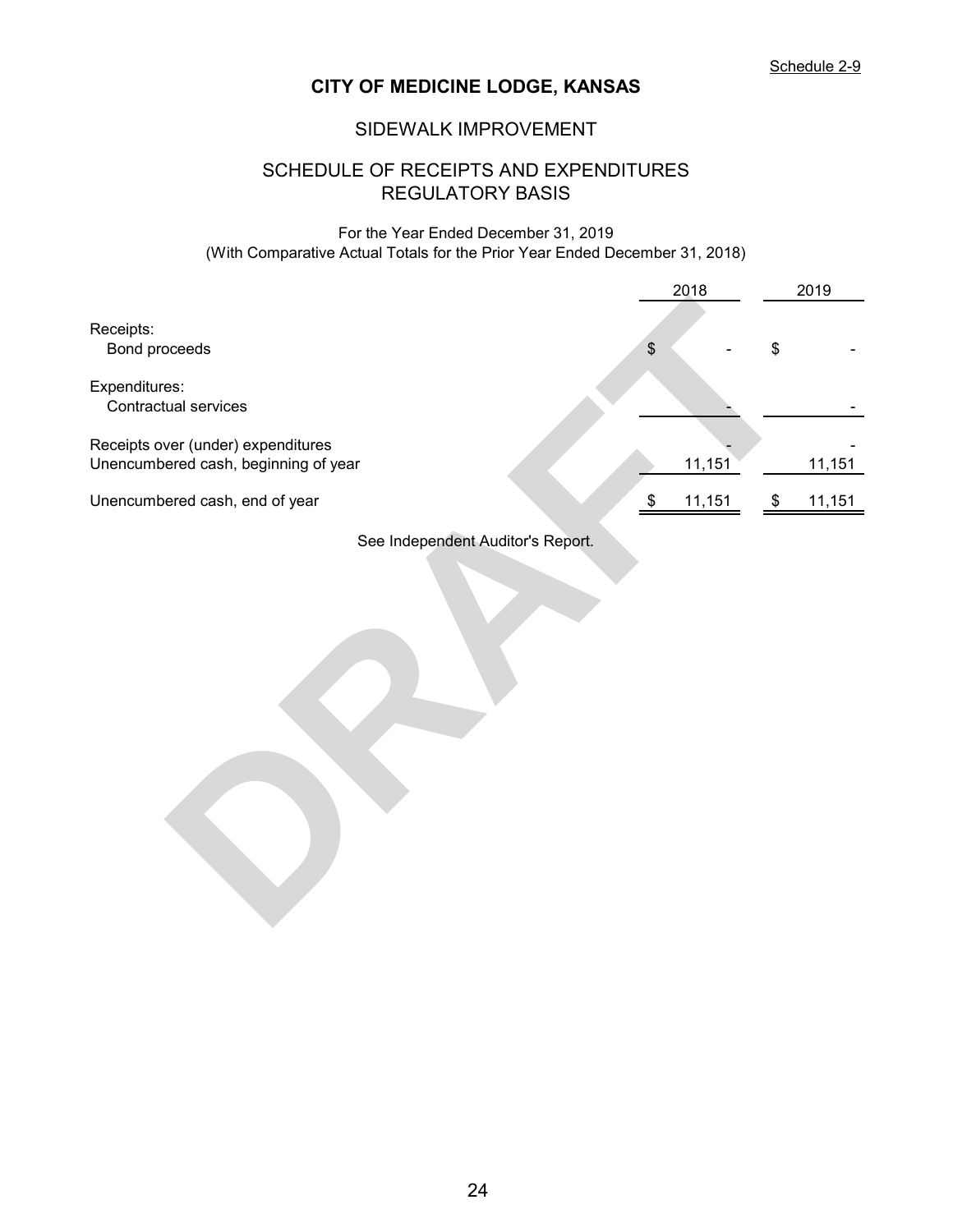## WATER UTILITY FUND

# REGULATORY BASIS SCHEDULE OF RECEIPTS AND EXPENDITURES - ACTUAL AND BUDGET

#### For the Year Ended December 31, 2019 (With Comparative Actual Totals for the Prior Year Ended December 31, 2018)

|                                      |             |               | 2019          |                                      |
|--------------------------------------|-------------|---------------|---------------|--------------------------------------|
|                                      |             |               |               | Variance                             |
|                                      |             |               |               | favorable                            |
|                                      | 2018        | Actual        | <b>Budget</b> | (unfavorable)                        |
| Receipts:                            |             |               |               |                                      |
| Water sales                          | \$1,011,733 | \$<br>981,558 | \$<br>995,000 | \$<br>(13, 442)                      |
| New services                         | 4,560       | 4,100         | 5,100         | (1,000)                              |
| Reconnects                           | 6,961       | 6,649         | 5,000         | 1,649                                |
| <b>Bulk sales</b>                    | 996         | 199           | 1,000         | (801)                                |
| Swimming pool fee                    | 57,532      | 56,689        | 61,000        | (4, 311)                             |
| Sales tax                            | 5,432       | 5,198         | 6,200         | (1,002)                              |
| Miscellaneous                        | 12,934      |               |               |                                      |
| Reimbursed expenditures              | 18,214      |               | 250           | (250)                                |
| <b>Total receipts</b>                | 1,118,362   | 1,054,393     | \$1,073,550   | $\sqrt[6]{\frac{1}{2}}$<br>(19, 157) |
|                                      |             |               |               |                                      |
| Expenditures:                        |             |               |               |                                      |
| Personnel                            | 171,145     | 192,979       | \$<br>277,039 | \$<br>84,060                         |
| <b>Contractual services</b>          | 171,174     | 154,839       | 106,450       | (48, 389)                            |
| Commodities                          | 34,087      | 29,183        | 86,900        | 57,717                               |
| Capital outlay                       | 4,387       | 6,138         | 284,720       | 278,582                              |
| Miscellaneous                        | 10,486      | 8,303         | 16,000        | 7,697                                |
| Debt service:                        |             |               |               |                                      |
| Principal                            | 141,043     | 156,500       |               | (156, 500)                           |
| Interest<br>Transfers:               | 109,683     | 108,973       |               | (108, 973)                           |
| General                              | 126,000     | 131,000       | 127,000       | (4,000)                              |
| Municipal equipment reserve          | 18,000      | 18,000        | 18,000        |                                      |
| Waterworks depreciation and          |             |               |               |                                      |
| maintenance reserve                  | 90,000      | 85,000        | 85,000        |                                      |
| Sewer utility                        | 110,000     | 125,000       | 125,000       |                                      |
| <b>Total expenditures</b>            | 986,005     | 1,015,915     | \$1,126,109   | \$<br>110,194                        |
| Receipts over (under) expenditures   | 132,357     | 38,478        |               |                                      |
| Unencumbered cash, beginning of year | 998,543     | 1,130,900     | \$<br>669,694 | \$<br>461,206                        |
| Unencumbered cash, end of year       | \$1,130,900 | \$1,169,378   | \$<br>617,135 | 552,243<br>\$                        |
|                                      |             |               |               |                                      |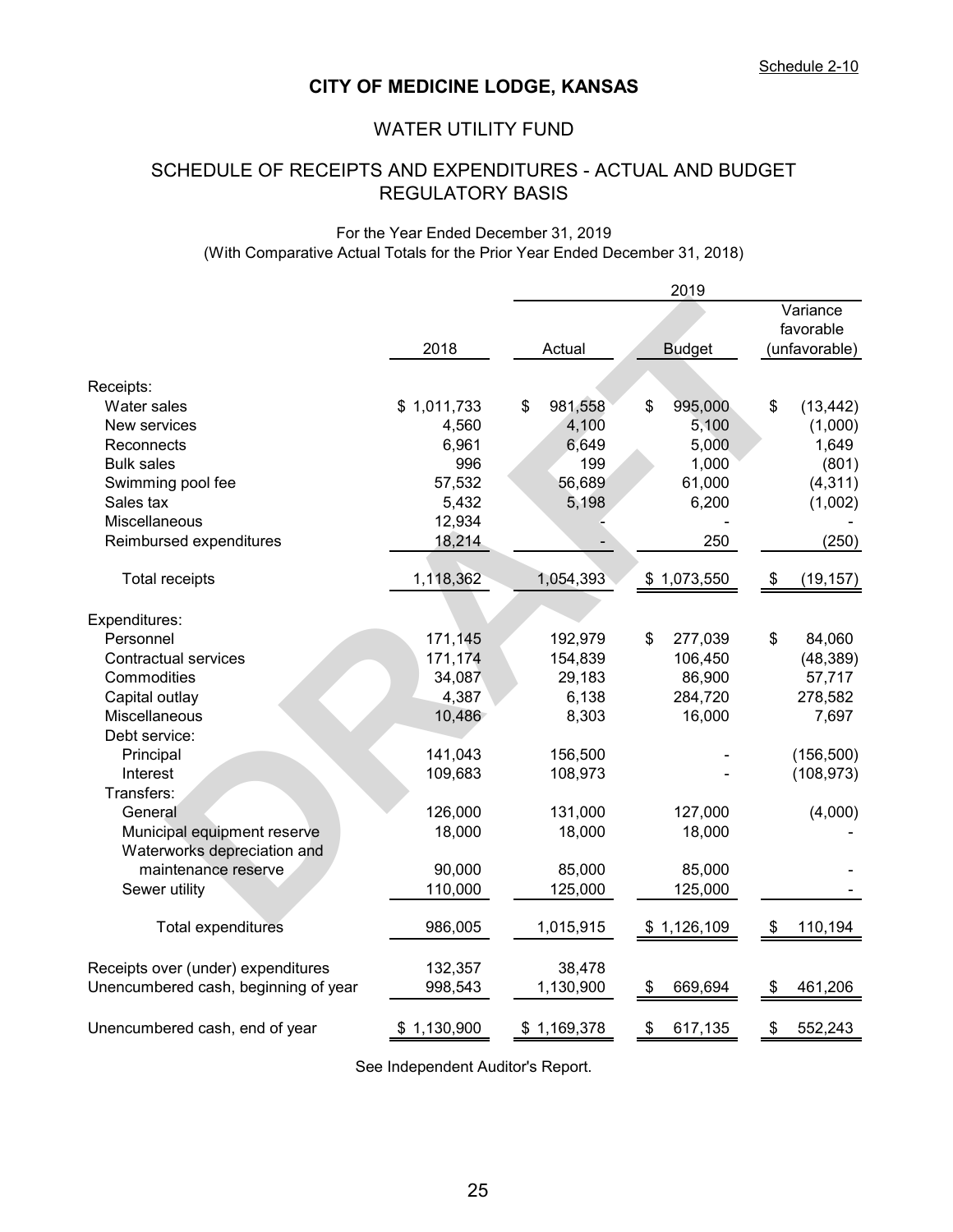## SEWER UTILITY FUND

# REGULATORY BASIS SCHEDULE OF RECEIPTS AND EXPENDITURES - ACTUAL AND BUDGET

#### For the Year Ended December 31, 2019 (With Comparative Actual Totals for the Prior Year Ended December 31, 2018)

|      |           |                                               |         |                                     | 2019    |                                     |                                        |
|------|-----------|-----------------------------------------------|---------|-------------------------------------|---------|-------------------------------------|----------------------------------------|
| 2018 |           |                                               |         |                                     |         |                                     | Variance<br>favorable<br>(unfavorable) |
|      |           |                                               |         |                                     |         |                                     |                                        |
|      |           |                                               |         |                                     |         |                                     |                                        |
|      |           |                                               |         |                                     |         |                                     | (24, 418)                              |
|      |           |                                               |         |                                     |         |                                     | 500                                    |
|      |           |                                               |         |                                     |         |                                     |                                        |
|      |           |                                               |         |                                     |         |                                     |                                        |
|      |           |                                               |         |                                     |         |                                     |                                        |
|      | 462,764   |                                               | 472,082 | \$                                  | 496,000 | \$                                  | (23, 918)                              |
|      |           |                                               |         |                                     |         |                                     |                                        |
|      |           |                                               |         |                                     |         |                                     |                                        |
|      |           |                                               | 128,519 | \$                                  | 103,032 | \$                                  | (25, 487)                              |
|      | 126,222   |                                               | 143,666 |                                     | 104,301 |                                     | (39, 365)                              |
|      | 10,141    |                                               | 13,260  |                                     | 63,600  |                                     | 50,340                                 |
|      | 792       |                                               | 2,260   |                                     | 196,250 |                                     | 193,990                                |
|      | 1,259     |                                               | 915     |                                     | 1,250   |                                     | 335                                    |
|      |           |                                               |         |                                     |         |                                     |                                        |
|      | 157,877   |                                               | 165,078 |                                     |         |                                     | (165, 078)                             |
|      | 34,373    |                                               | 27,172  |                                     |         |                                     | (27, 172)                              |
|      |           |                                               |         |                                     |         |                                     |                                        |
|      |           |                                               |         |                                     | 12,500  |                                     | 12,500                                 |
|      | 5,000     |                                               |         |                                     | 500     |                                     | 500                                    |
|      | 1,000     |                                               |         |                                     |         |                                     |                                        |
|      |           |                                               |         |                                     |         |                                     |                                        |
|      | 487,700   |                                               | 480,870 | \$                                  | 481,433 | \$                                  | 563                                    |
|      |           |                                               |         |                                     |         |                                     |                                        |
|      | (24, 936) |                                               | (8,788) |                                     |         |                                     |                                        |
|      | 138,085   |                                               | 113,149 | \$                                  | 112,931 | $\boldsymbol{\mathsf{S}}$           | 218                                    |
| \$   | 113,149   | \$                                            | 104,361 | \$                                  | 127,498 | \$                                  | (23, 137)                              |
|      | \$        | 351,339<br>1,000<br>425<br>110,000<br>151,036 | \$      | Actual<br>346,582<br>500<br>125,000 | \$      | <b>Budget</b><br>371,000<br>125,000 | \$                                     |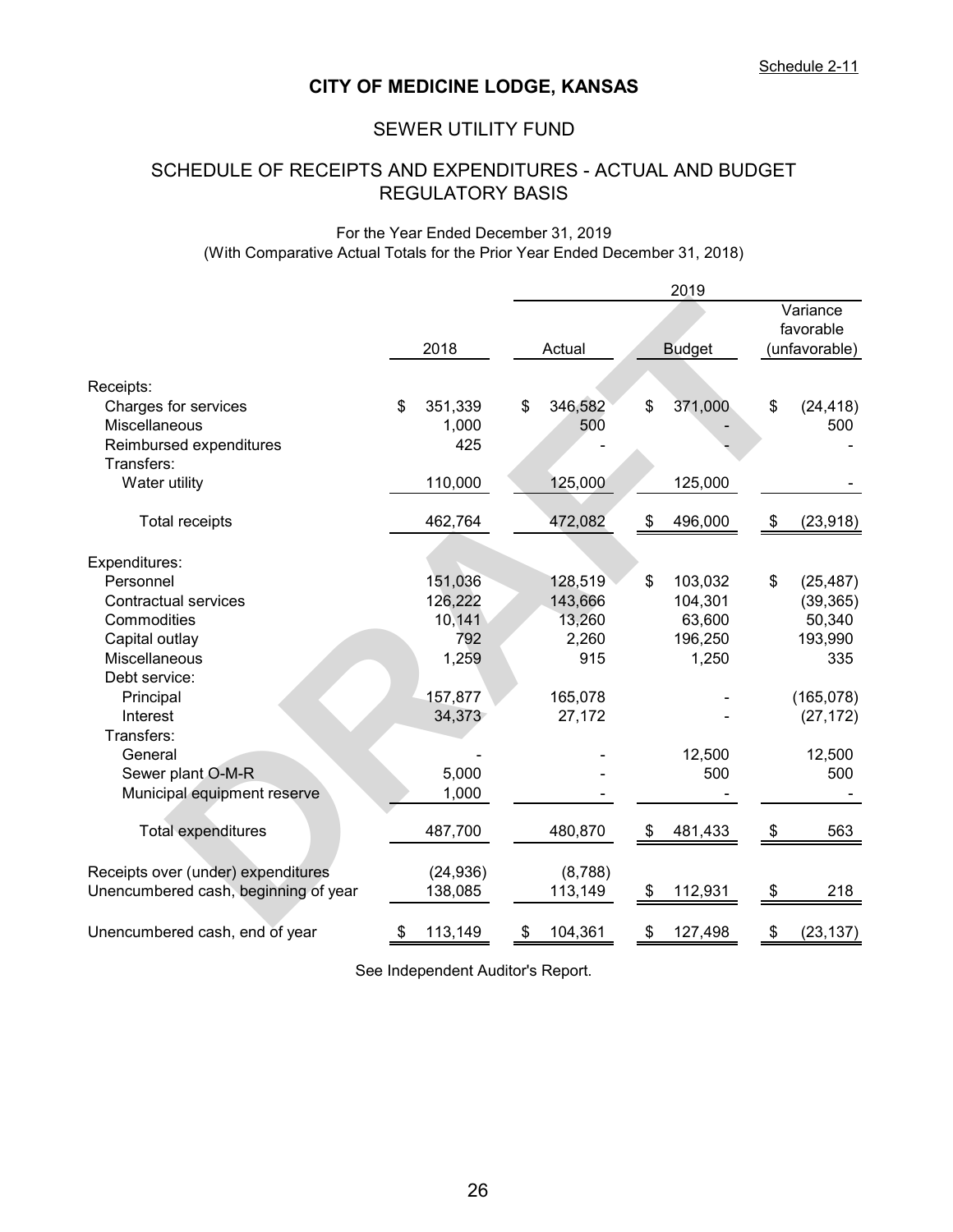## SOLID WASTE UTILITY FUND

# SCHEDULE OF RECEIPTS AND EXPENDITURES - ACTUAL AND BUDGET REGULATORY BASIS

#### For the Year Ended December 31, 2019 (With Comparative Actual Totals for the Prior Year Ended December 31, 2018)

|                                                                            |    |                                   |        |           |      | 2019          |                   |                       |  |
|----------------------------------------------------------------------------|----|-----------------------------------|--------|-----------|------|---------------|-------------------|-----------------------|--|
|                                                                            |    |                                   |        |           |      |               |                   | Variance<br>favorable |  |
|                                                                            |    | 2018                              | Actual |           |      | <b>Budget</b> | (unfavorable)     |                       |  |
| Receipts:                                                                  |    |                                   |        |           |      |               |                   |                       |  |
| Charges for services                                                       | \$ | 350,438                           | \$     | 345,290   | \$   | 357,000       | \$                | (11, 710)             |  |
| Expenditures:                                                              |    |                                   |        |           |      |               |                   |                       |  |
| <b>Contractual services</b><br>Transfers:                                  |    | 335,447                           |        | 329,420   | \$   | 336,680       | \$                | 7,260                 |  |
| General                                                                    |    | 15,000                            |        | 15,000    |      | 17,000        |                   | 2,000                 |  |
| Total expenditures                                                         |    | 350,447                           |        | 344,420   | \$   | 353,680       | $\boldsymbol{\$}$ | 9,260                 |  |
| Receipts over (under) expenditures<br>Unencumbered cash, beginning of year |    | (9)<br>71                         |        | 870<br>62 | \$   | 6,740         | \$                | (6, 678)              |  |
| Unencumbered cash, end of year                                             | \$ | 62                                | \$     | 932       | $\,$ | 10,060        | $\frac{1}{2}$     | (9, 128)              |  |
|                                                                            |    | See Independent Auditor's Report. |        |           |      |               |                   |                       |  |